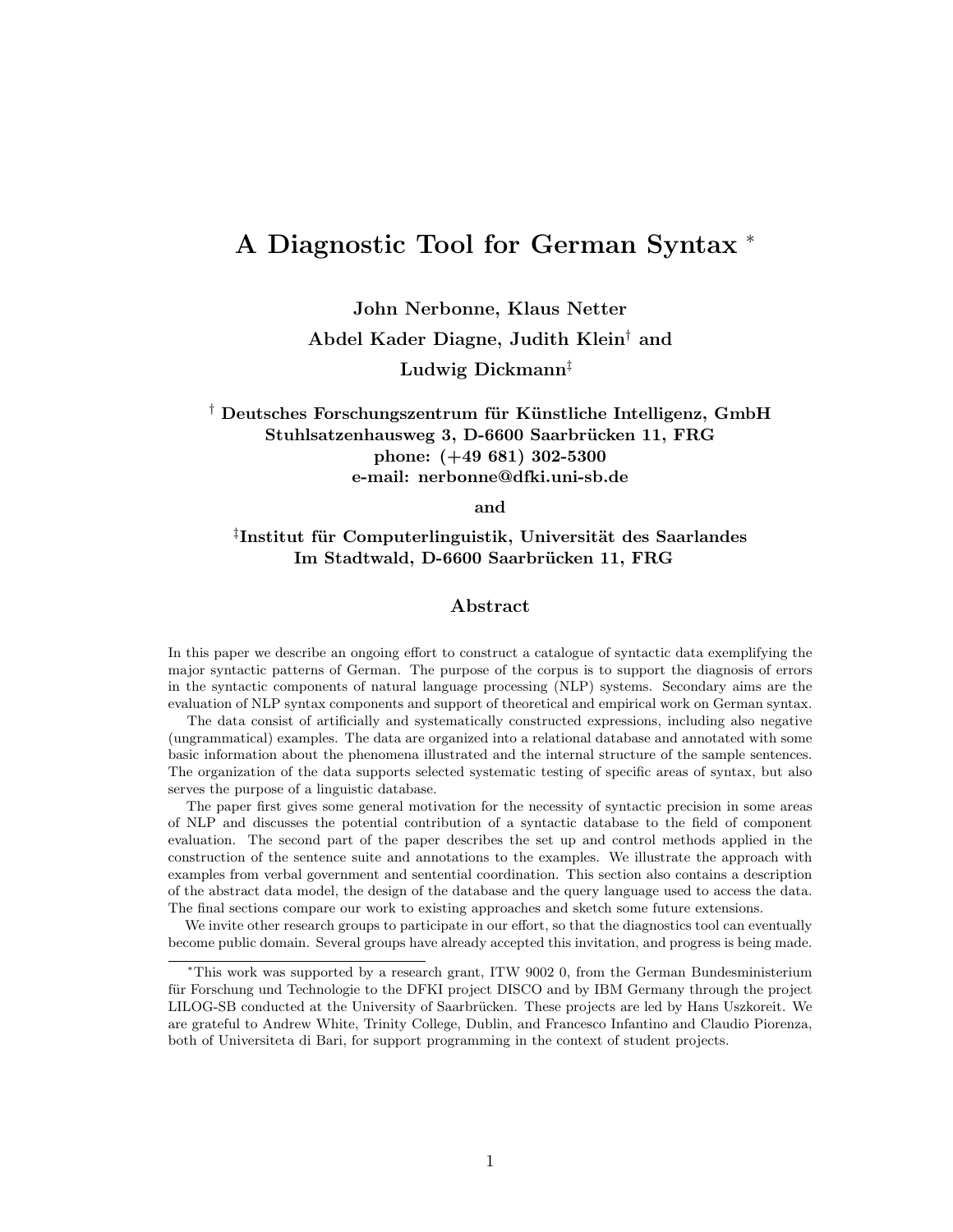# 1 Introduction

This paper describes an ongoing effort to construct a catalogue of syntactic data which is intended eventually to exemplify the major syntactic patterns of the German language. Our purpose in developing the catalogue and related facilities is to obtain an empirical basis for diagnosing errors in natural language processing systems analyzing German syntax, but the catalogue may also be of interest to theoretical syntacticians and to researchers in speech and related areas. The data collection differs from most related enterprises in two respects: (i) the material consists of systematically and artificially constructed sentences rather than naturally occurring text, and (ii) the material is annotated with information about the syntactic phenomena illustrated which goes beyond tagging parts of speech. The catalogue currently treats verbal government, sentential coordination, fixed (semi-idiomatic) verbal structures ( $Funktionsverbqefüqe$ ), and relative clauses.

The data consists of linguistic expressions (mostly short sentences designed to exemplify one syntactic phenomenon) together with annotations describing selected syntactic properties of the expression. The annotations of the linguistic material serve (i) to identify and label construction types in order to allow selected systematic testing of specific areas of syntax, e.g., sentential coordination; and (ii) to provide a linguistic knowledge base supporting the research and development of natural language processing (NLP) systems. Besides this information, the annotations contain information about the precise structure of the sentence such as the position of the finite verb (e.g., as 'fifth word') and the positions of other phrases. The purpose of including the latter sort is that it represents very concrete data against which to test accuracy.

In order to probe the accuracy of NLP systems, especially the detection of unwanted overgeneration, the test material includes not only genuine sentences, but also some syntactically ill-formed strings.

The syntactic material, together with its annotations is being organized into a relational database in order to ease access, maintain consistency, and allow variable logical views of the data. The database system is in the public domain and is (mostly) independently supported.

We are publishing this work—both the test material and the database of annotations in order to interest potential contributing partners; later we shall share the corpus and tools with the general research and development community.

# 2 Goals of a Diagnostic Tool

Our goal in collecting and annotating syntactic material is to develop a diagnostic tool for natural language processing systems, but we believe the material may be of interest to other researchers in natural language, particularly syntactic theoreticians. Finally, although this is not an evaluation tool by itself, our work points to possiblities for evaluating systems of syntactic analysis by allowing the systematic verification of claims about, and investigation of, the coverage and precision of systems.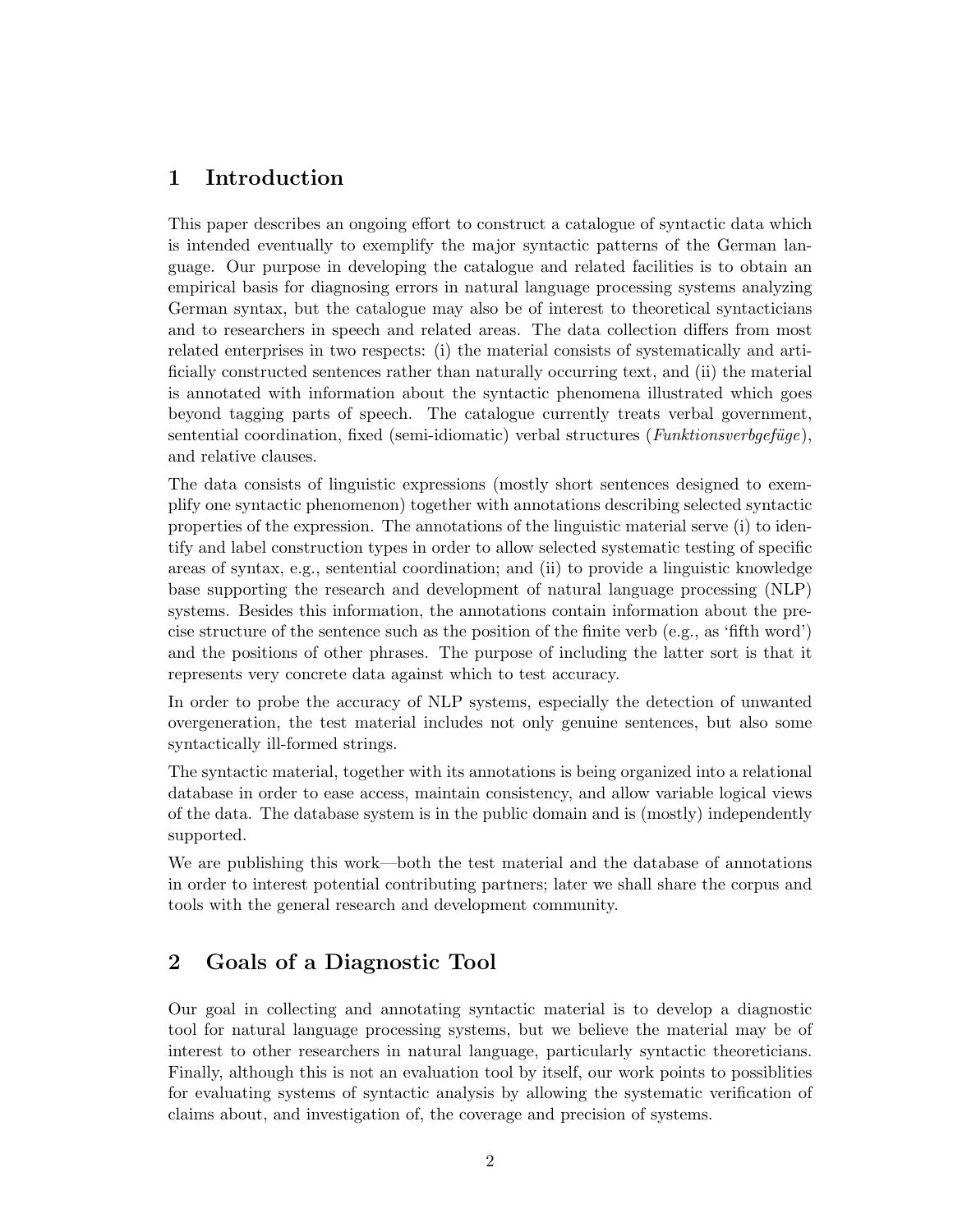### 2.1 Natural Language Processing

There is general consensus, both in theoretical computational linguistics and in practical, industrially sponsored research in natural language processing, that systems for syntactic analysis (parsing, classification and recognition) are possible and valuable. The applications of syntactic analysis currently under investigation include grammar and style checking; machine translation; natural language unterstanding (particularly interfaces to databases, expert systems, and other software systems); information retrieval; automatic indexing; speech synthesis; and speech recognition. The potential impact of syntactic analysis technology is technically and financially profound.

But if we are to realize the full benefits of syntactic analysis, then we must ensure that correct analyses are provided. The development of a diagnostic tool serves just this purpose—pointing out where analyses are correct, and where incorrect. There are, of course, other measures of quality which apply to natural language software, e.g., general software standards. Systems which perform syntactic analysis are naturally subject to the same general standards of software quality that are imposed throughout the software engineering field, e.g., efficiency, modularity, modifiability, compatibility, and ease of installation and maintenance. Special-purpose systems may be subject to further standards; e.g., interface software is generally required to have clear and intuitive boundaries (transparency). Compared to such general software standards, correctness of syntactic analysis is an orthogonal criterion, though for many applications, an overriding one. Attending exclusively to general software standards means risking incorrectness whether this be incorrectness of matrix multiplication in a linear algebra package or misanalyses in a natural language parser. The ultimate costs of such misanalysis depend, of course, on the particular application, but these costs may easily outweigh the benefits of the system deployed.

The importance of precision in syntactic analysis is occasionally disputed. It is pointed out, for example, that humans make speech errors (and typos), and that natural language understanding systems will have to be sufficiently robust to deal with these. Here, it is claimed, less precise systems may even have an advantage over more exact, and hence "brittle" competitors. What is correct about this point is that systems should be able to deal with ill-formed input. What is questionable is the suggestion that one deal with it by relaxing syntactic or other constraints generally (although it might be quite reasonable to use constraint relaxation where no exact analysis may be found—as a processing strategy).

The problem with general constraint relaxation is that it inevitably involves not only providing analyses for ill-formed input (as intended), but also providing additional incorrect analyses for well-formed input—"spurious ambiguity". To see this, consider agreement, probably a good candidate for a less important "detail" of syntax which might safely be ignored. For example, it might be argued that sentence (1) below ought to be regarded as syntactically acceptable, since it's clear enough what's intended (and since the error is even common enough as a result of incomplete editing):

 $(1)$  \* Liste alle Sekretärinnen, die einen PC benutzt List all secretaries who uses a PC. [sic]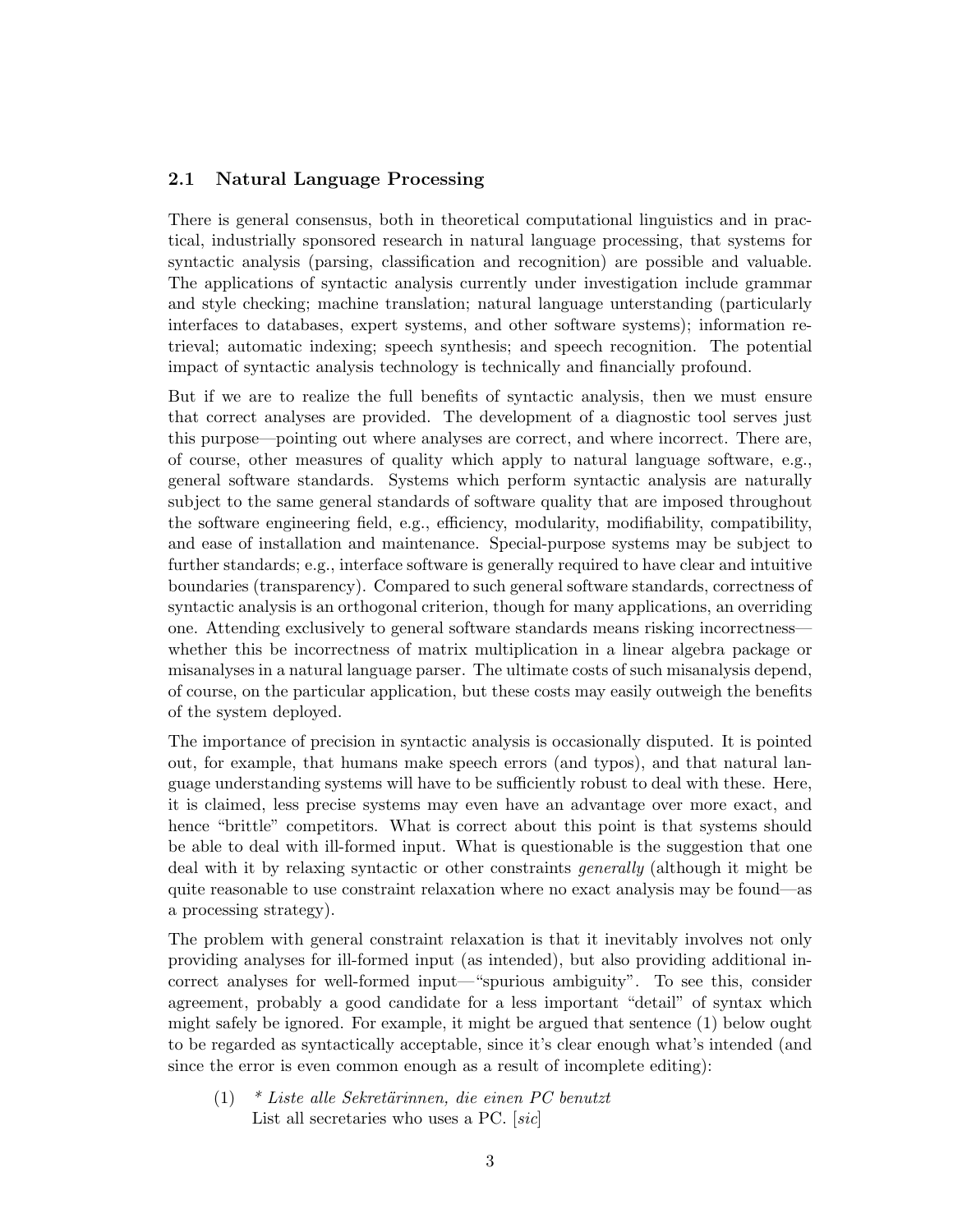Syntactically tolerant systems would accept this sentence, but they would then have no way of distinguishing correct and incorrect parses of sentences such as (2), which are distinguished only by agreement:

### (2) Liste jede Sekretärin in Finanzabteilungen, die einen PC benutzt. List every secretary in finance departments who uses a PC.

The relative clause *die einen PC benutzt* can of course only be understood as modifying jede Sekretärin (the only NP with which it agrees), but a system which ignored agreement information would have no way of eliminating the parse in which the relative clause is construed as modifying Finanzabteilungen. Sag [20] demonstrates that this problem of spurious ambiguity is potentially ubiquitous in NLU systems which try to understanding natural language without linguistic expertise.

Furthermore, even if we accepted the argument that some applications may ignore syntactic accuracy, we are still faced with the applications at the other end of the spectrum of syntactic sensitivity, i.e., applications where syntactic accuracy is essential. Applications of this sort are found where the microstructure of the text plays an important role, e.g., grammar or style checking, and generally the entire area of NL generation: clearly, nobody wants a system which over-generates in synthesis. Similarily it is hard to find any advantage for underconstrained systems in applications such as speech understanding, where the whole point of using syntactic information is to reduce the number of hypotheses—a goal served only by maximally constrained systems.

We therefore believe that syntactic precision is indispensable for some applications and valuable even in applications in which ill-formed input may be expected.

The diagnostic tool assesses correctness of syntactic analysis—it supports the recognition of bugs in the linguistic analysis. This in turn provides both a means of assessing the effects of proposed changes in syntactic analysis as well as a means of tracking progress in system coverage over time. Neither of these derivative tasks is realistically feasible without the aid of an automated tool. Humans may spot individual errors when attending propitiously, but we are poor at systematic checks and comparisons, especially in large systems created by groups over relatively long periods of time.

#### 2.2 Linguistic Research

This is an appropriate point at which to acknowledge our own debt to descriptive and theoretical linguistics, from which our primary data—the German sentences themselves have been gathered. We expect to reciprocate, i.e., we expect that descriptive linguistics and even linguistic theory may benefit from the data collection effort we have undertaken. These benefits may take different forms: first, we have begun gathering the data in a single place; second, we are organizing it into a database in a fairly general way, i.e., with relatively little theoretical prejudice, so that variable perspectives on the data are enabled; third, in addition to relatively crude data analysis routinely provided in linguistic data collections—which seldom extends beyond marking ill-formedness/wellformedness, we have provided further fundamental data annotations. Fourth, and most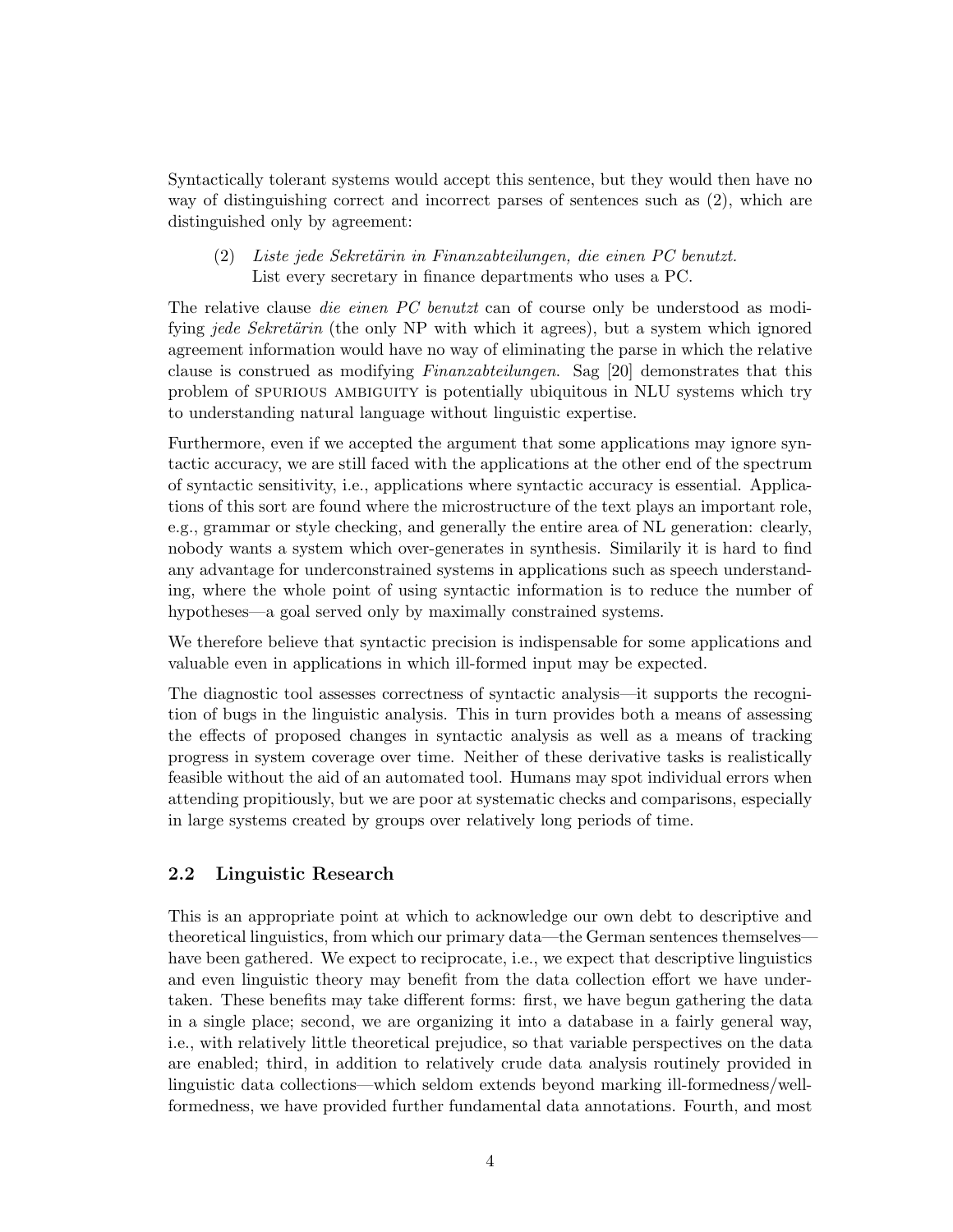intriguingly, the time may not be distant when linguistic hypotheses may be tested directly on the computer. Many contemporary computational systems for natural language syntax are based on ideas of current interest in theoretical linguistics as well, and there is interest in general machinery for implementing syntactic analysis for wide varieties of linguistic theories. At the point where syntacticians can test their hypotheses easily by running grammars, the use of diagnostic tools will be of immediate interest in linguistic research as well.

In sketching these potential benefits of the general data collection and analysis effort we have begun, it should be clear that we do not intend to speak only to linguists emploring "corpus-based" methodologies: our information includes facts about the ill-formedness of strings as well as rudimentary data analysis. This will become clearer below.

### 2.3 Toward Evaluation

The catalogue of syntactic material we have collated is intended for deployment in diagnosis—the recognition and characterization of problems in syntactic analysis. This is a task different from general system evaluation, which in most cases will judge the performance of a system relative to the achievement of a goal which is set by an application. Even if we limit evaluation to the performance of the syntactic component of a system, there are still some differences which have to be kept in mind.

There are two very central issues which arise in applying test suites to the problem of evaluation: the choice of phenomena, and the relative importance of the phenomena chosen. The choice of phenomena is critical because we have attempted to choose syntactic annotations whose importance is broadly recognized. There is really no alternative if the diagnostic tool is to be generally useful. But in choosing such areas we automatically exclude areas which are theoretically controversial—with the inevitable consequence that these areas become immune to effective testing. We chose to annotate the position of NPs and PPs as relatively uncontroversial examples, but we could not have chosen adverbial attachment (VP vs. S) since there would have been too little agreement about the putative constituents. But this means that our suite does not test for adverbial attachment. Now, obviously controversy does not imply insignificance (if anything the opposite), which leaves us in the uncomfortable position of being unable to test important areas.

Of course this is not peculiar to the use of test suites as opposed to naturally occurring data, as Black et al. [3] demonstrate. We have only two remarks to make. First, this is a genuine consequence of trying to provide a tool whose generality justifies its development. The generality allows the tool to be employed in combination with various syntactic theories and allows it to be used to compare theories. More sophisticated data annotations would simply not be useful here (although it would do no harm to include them among others). Second, it is worthwhile recalling the experience of speech community, which has long since accepted the use of test suites which systematically restrict evaluation to relatively objective criteria (text correctness, ignoring stress, duration and intensity). In spite of the focus on a subset of the issues, the overall use of the test suites is felt to have contributed to progress in speech recognition.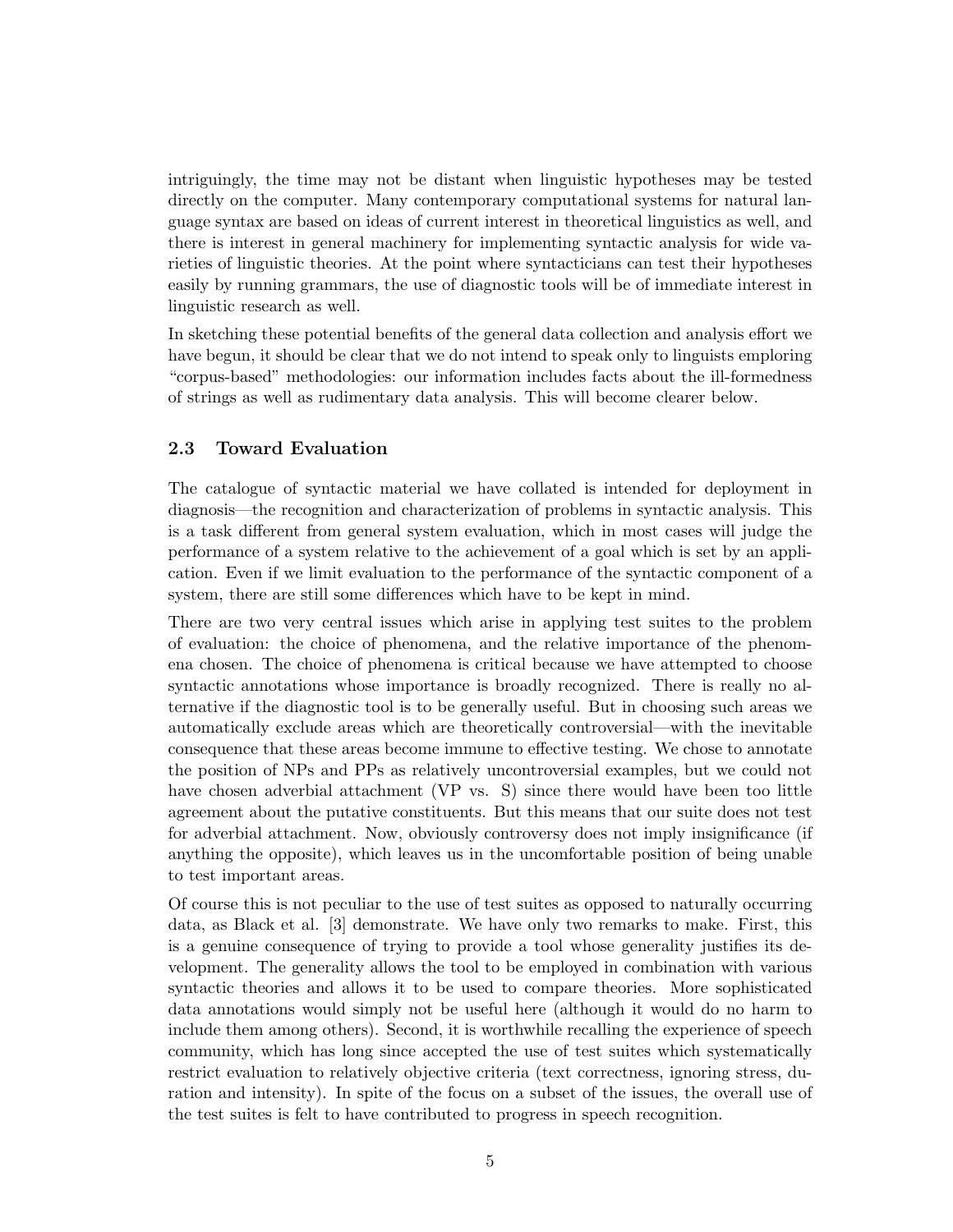Turning to the problem of the relative importance of various phenomena, the contrast between diagnosis and evaluation can be appreciated if one considers the case of applying our diagnostic tool to two different systems. In virtually every case, the result we obtain will show that neither system is perfect (nor perfectly incorrect), and that neither one analyzes exactly a subset of the constructions of the other. Suppose, for the sake of illustration, that one system is superior in treating long-distance (multiclausal) dependencies, while the other is better at simple clause structure, but that the performance of the two systems is otherwise the same. The diagnosis is complete, but the evaluation still needs to determine the relative importance of the areas in which coverage diverged.<sup>1</sup> If matters were always as simple as in this illustration, we might appeal to a consensus of informed opinion, which would in this case certainly regard the treatment of simple clause structure as more important than that of long-distance dependencies—and would therefore evaluate the systems accordingly. But matters need not and normally are not so simple at all. There simply is not a consensus of informed opinion about the relative importance of various areas of grammatical coverage.

An example of crucial information that is lacking from our catalogue of syntactic material is information about relative frequency of occurrence. If this information could be obtained and added to the database, then it should be possible to develop an evaluation system of sorts from our diagnosis system.<sup>2</sup> It would be much more difficult to obtain information about the relative significance of constructions apart from frequency since this probably depends on the application and may be only tangentially related to syntax.

# 3 The Diagnostic Facility

We include here a brief description of the diagnostic facility; more detailed documentation, especially for the various areas of coverage of the syntactic catalogue, is likewise available. (Cf. Diagne [6], Klein and Dickmann [13])

#### 3.1 Sentence Suite

As noted in the introduction, our material consists of sentences we have carefully constructed to illustrate syntactic phenomena; we have not attempted to collect examples from naturally occurring text. Several considerations weighed in favor of using the the artificially constructed data:

<sup>1</sup>Strictly speaking, this is not necessary; we could evaluate all such cases as equally significant, but (i) the results of such "evaluation" would be too coarse to be of much use; and (ii) this simply goes against good sense. Some areas of grammatical coverage simply are more important than others. See the example in text, where simple clause structure is certainly more important than long-distance (multi-clausal) dependency—at least for most applications in German.

 ${}^{2}$ But it is not clear that this is the best way to go about developing an evaluation system. For example, we are not making any effort to keep some of the material secret, as speech evaluation systems routinely do in order to prevent a bias toward test material.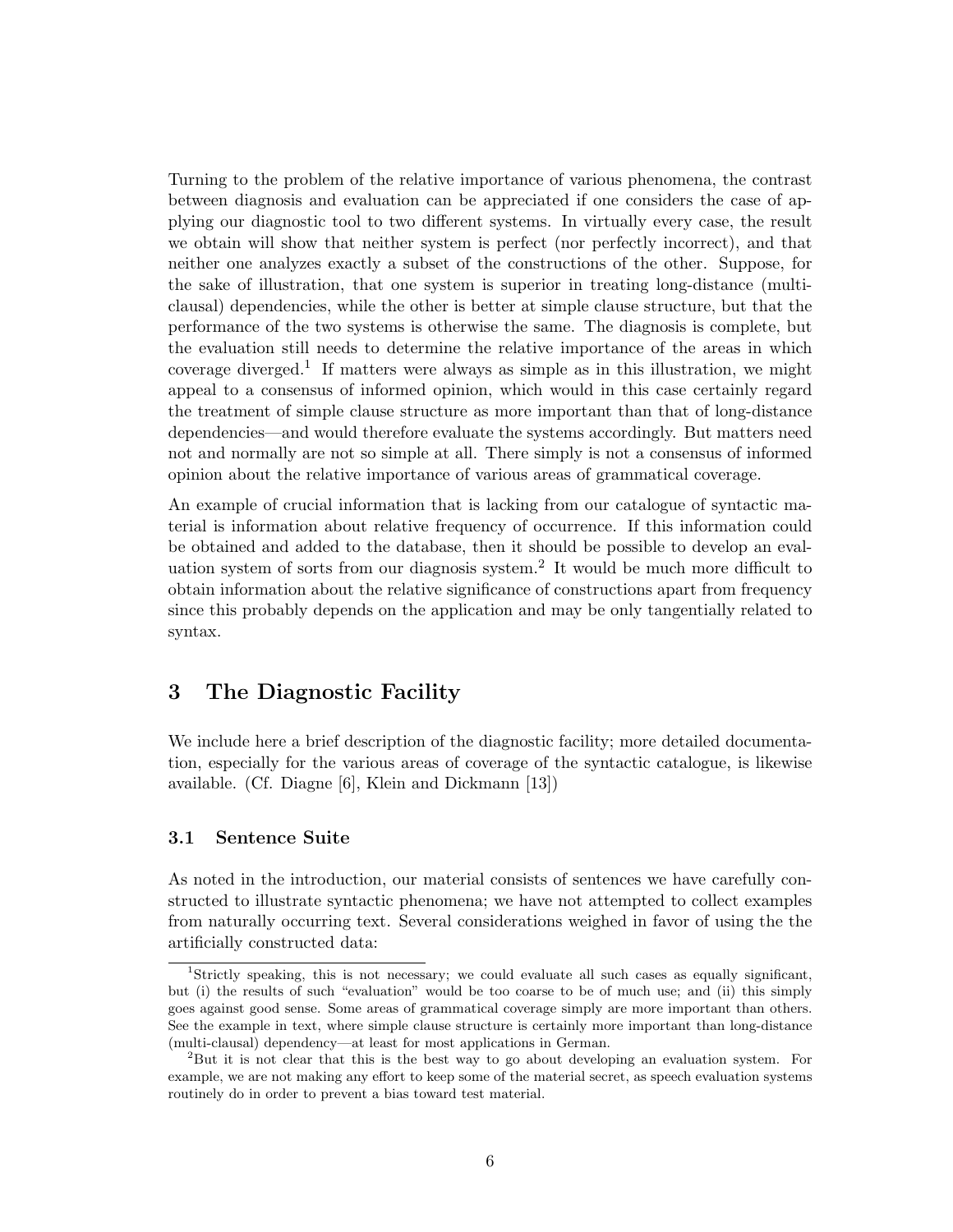- since the aims are error detection, support of system development, and evaluation of systematic coverage, we need optimal control over the test data. Clearly, it is easier to construct data than to collect it naturally when we have to examine (i) a systematic range of phenomena or (ii) very specific combinations of phenomena.
- we wished to include negative (ill-formedness) data in order to test more precisely (cf. discussion in Section 2.1 on "spurious ambiguity" and also on the needs of generation). Negative data is not available naturally. (This is not to say that natural corpora contain no errors, only that they are not marked as such.)
- we wished to keep the diagnostic facility small in vocabulary. This is desirable if we are to diagnose errors in a range of systems. The vocabulary used in the diagnostic tool must either (i) be found in the system already, or (ii) be added to it easily. But then the vocabulary must be limited.
- we wished to exploit existing collections of data in descriptive and theoretical linguistics. These are virtually all constructed examples, not naturally occurring text.
- data construction in linguistics is analogous to the control in experimental fields it allows the testing of maximally precise hypotheses.

We have no objection to including naturally occurring data in the catalogue, subject to the restrictions above (especially constraining the size of the facility).

In this connection we should again note that the considerable benefits which diagnostic and evaluation efforts have brought to speech research have occurred almost entirely using data which are to some extent constructed—e.g., which are read in laboratory conditions, or which have been collected for use with a specific application. Cf. Pallett et al. [17] for a contemporary use of a constructed corpus in speech research.

The vocabulary for the test suite has been taken from the domain of personnel management wherever possible. We chose this domain because it is popular in natural language processing, both as a textbook example and as an industrial test case. The domain of personnel management would also be useful in case we are to diagnose errors in semantics as well as syntax (which we are not attempting to do at present, but which is an interesting prospect for the future). It presents a reasonably constrained and accessible semantic domain. Where no suitable vocabulary from the domain of personnel management presented itself, we have extended the vocabulary in ad hoc ways.

The suite of test sentences is being collated by various contributors, each specializing in a single area of coverage, e.g., verb government, coordination, or NP constructions. Because of the range of syntactic material which is eventually to be included, it is difficult to draw precise guidelines about the sentences. Still, several factors have been borne in mind while constructing the syntactic examples.

• lexicon size (cf. above)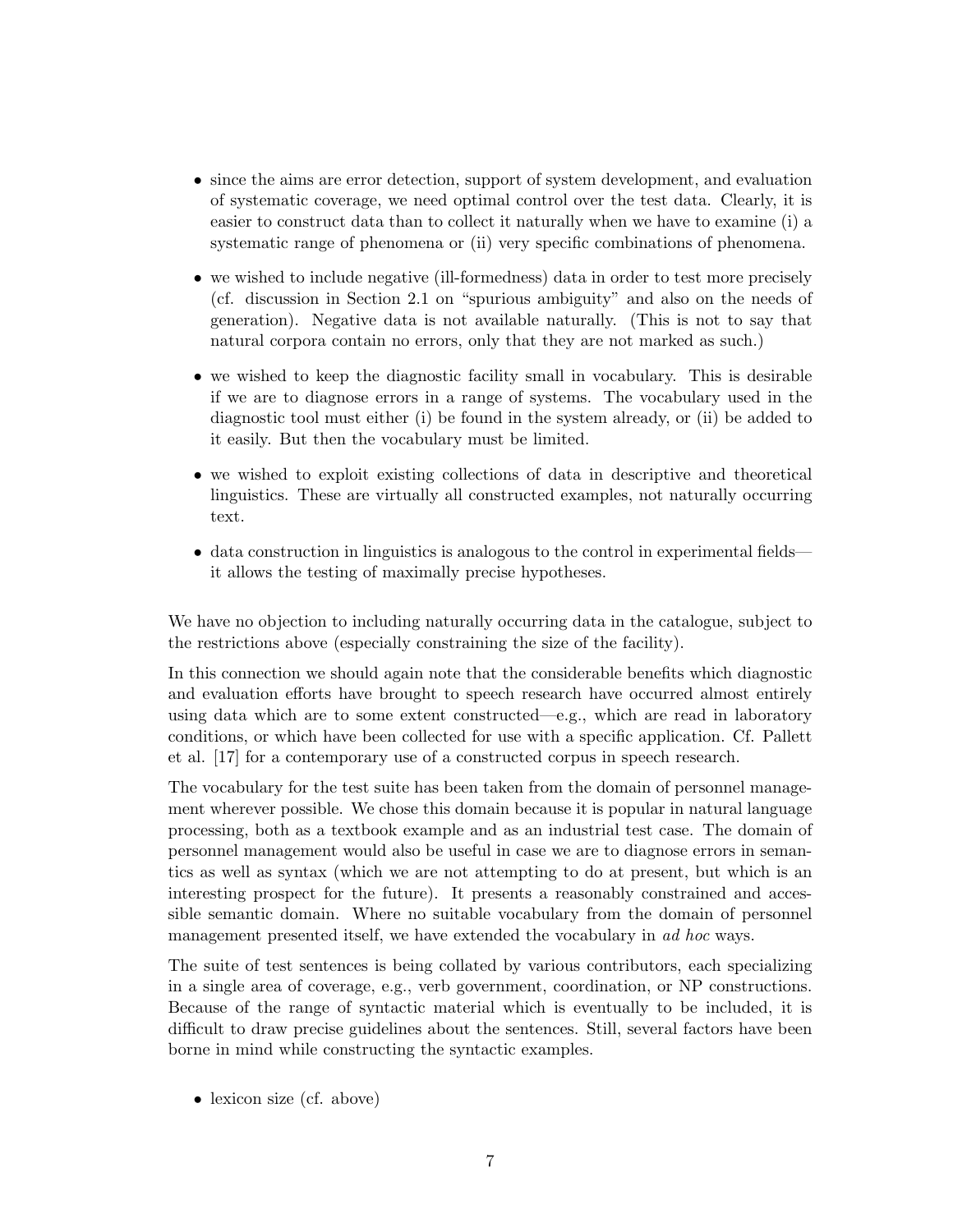- adherence to the following standards: (somewhat) formal, conversational High German; i.e., we have avoided colloquialisms, literary peculiarties, and regional dialects.
- selected testing of negative examples. We have tried to keep the catalogue small, but not at the cost of using great ingenuity to create minimal sets of testing data, nor at the cost of introducing very unnatural examples into the test catalogue. We have not rigorously purged superfluous examples.
- minimization of irrelevant ambiguity (bearing in mind that it cannot be fully eliminated).
- attention to analytical problems. We have attempted to catalogue not only the constructions, but also the problems known to be difficult in their analysis.

We do not deceive ourselves about our chances for success with respect to the last point: our catalogue is doubtlessly incomplete in many respects, but most sorely in this one. We invite comment and contribution everywhere, but most especially in further cataloguing the known analytical problems in German syntax.

In stressing our intention to catalogue analytical problems as well as the basic range of syntactic construction types, we do not wish to suggest that we are gathering a collection of "cute examples". We have gathered some cute examples, but these are relatively few in the general catalogue. Our primary goal remains a coverage of phenomena which is as comprehensive as feasible, even if this involves the rather tedious compilation of theoretically relatively well-explored and scientifically "uninteresting" constructions, such as the full paradigms illustrating determiner-adjective-noun agreement in German or the different types of verbal subcategorization. From our experience, it is above all the absence of systematic and comprehensive test-beds which hampers system development, rather than the lack of ingenious examples (which frustrate all systems in some way or other). Our goal is thus not primarily to show what systems cannot do, but to support the extension of what they can do.

#### 3.2 Syntactic Annotations

In choosing which annotations about the sentences might be sensible, we have been guided by two considerations. First, the catalogue will be much more useful if examples from selected areas can be provided on demand. For example, it is useful to be able to ask for examples of coordination involving deletion of the subject in the first conjunct as opposed to simply coordination (an area of coverage). This means that we need to provide annotations about which area of coverage a given sentence (or ill-formed string) is intended to illustrate. With regard to these annotations, we have merely attempted to use standard (traditional) linguistic terminology.

Second, we can exploit some annotations to check further on precision of analysis. This is the purpose of annotations such as: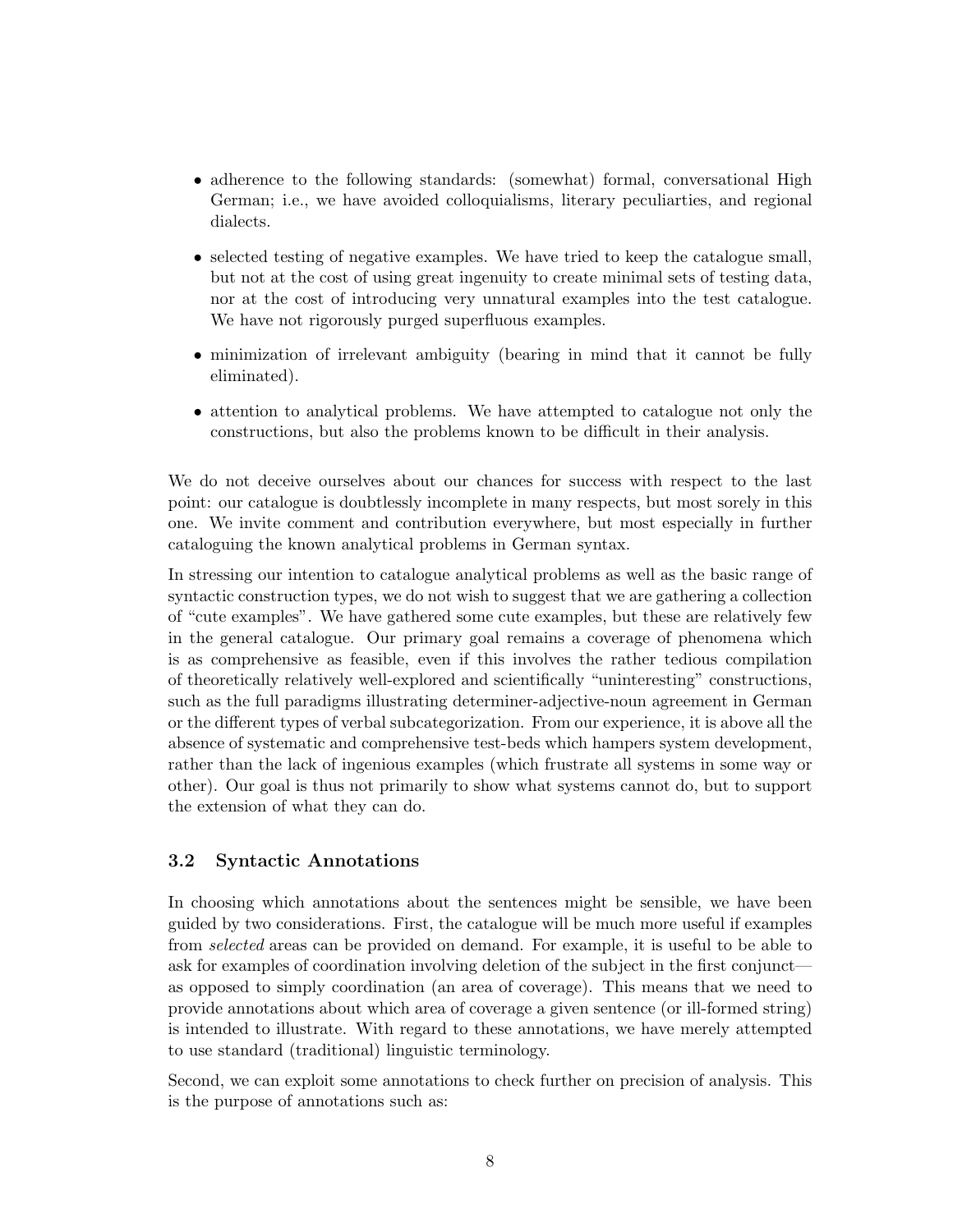- well-formed vs. ill-formed
- position of finite matrix verb
- position of NPs
- position of PPs

So, in a sentence such as (3), the following database values are encoded:

(3) Der Manager bittet um den Vertrag. the student asks for the contract

| Category           | Position   |
|--------------------|------------|
| finite matrix verb |            |
| position of NPs    | $1-2, 5-6$ |
| position of PPs    | 4-6        |

In selecting these properties as worthy of annotation, we were motivated primarily by a wish to focus on properties about which there would be little theoretical dispute, which would be relatively easy to test, and which would still provide a reasonable reflection of a system's accuracy. Let us note finally that in annotating sentences with their syntactic properties we do not suppose that there is only one view about syntactic structure in general, but only that some subset of the properties annotated will be recognized by all or most researchers. (Cf. Black et al. [3] for application in English syntax.)

#### 3.3 Example 1: Verbal Government

One of the phenomena which the data collection already covers is the area of verbal government, i.e., verbal subcategorization frames. The aim was to compile a comprehensive list of *combinations of obligatory complements* of verbs, forming the basis of different sentence patterns in German. We ignore both adjuncts and optional complements in restricting ourselves to obligatory complements, which can be tested by an operationalizable criterion, a specific sort of right extraposition:

- (4) Er hat gegessen, und zwar Bohnen. he has eaten, namely beans.
- (5) \*Er hat verzehrt, und zwar Bohnen. he has consumed, namely beans
- (6) \*Er hat das Buch gelegt, und zwar auf den Tisch. he has put the book, namely on the table
- $(7)$  Er hat Maria geküßt, und zwar auf die Wange. he has kissed Mary, namely on the cheek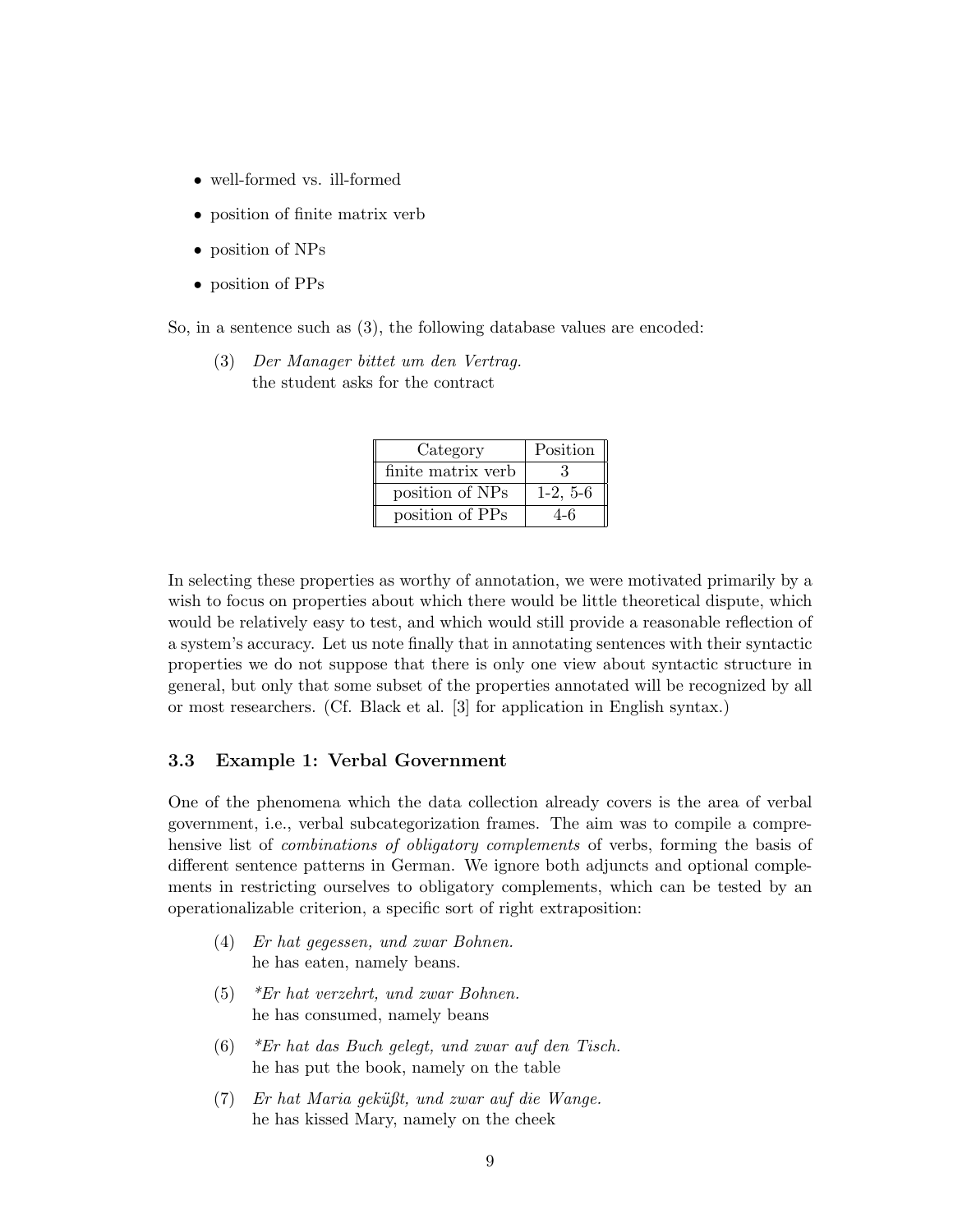We attempted to find instances of all possible combinations of nominal, prepositional, sentential, but also adjectival complements.<sup>3</sup> Clearly, we could not immediately cover the entire field in full depth, so that we decided to adopt a breadth-first strategy; e.g., we ignored the more finegrained distinctions to be made in the area of infinitival complementation or expletive complements. The description in these areas will be elaborated at later stages.

The result of the collection is a list of about 70 combinations which are exemplified in about 220 sample sentences (440 sentences including the negative examples).

The sentences illustrate:

- combinations of nominal, prepositional and adjectival complements, viz.,
	- nominal complements only:
		- (8) Der Manager gibt dem Studenten den Computer. the manager gives the student the computer

– nominal and prepositional complements with semantically empty (9) or nonempty prepositions (10):

- (9) Der Vorschlag bringt den Studenten auf den Lösungsweg. the suggestion takes the student to the solution
- (10) Der Manager vermutet den Studenten in dem Saal. the manager assumes the student in the hall

– nominal and adjectival (or predicative) complements

- (11) Der Manager wird krank. the manager becomes ill
- nominal complements combined with finite (subordinate) clauses, introduced by the complementizers  $da\beta$  (12),  $ob$  (13) or some wh-element (14):
	- (12) Daß der Student kommt, stimmt. that the student comes, is-correct
	- (13) Dem Manager entfällt, ob der Student kommt. it escapes the manager, whether the student comes
	- (14) Der Manager fragt, wer kommt. the manager asks who comes
- nominal complements in combination with infinitival complements, illustrating bare infinitives  $(15)$  and zu-infinitives  $(16)$ :
	- (15) Der Manager hört den Studenten kommen. the manager hears the student come

<sup>3</sup>At the basis of our list were collections to be found in the literature, such as Colliander [4], Engel [8], Engelen [9], Goetze [10], Helbig [12] and Weisgerber [24]. We are also grateful to Stefanie Schachtl, Siemens Munich, who provided us with some of her material.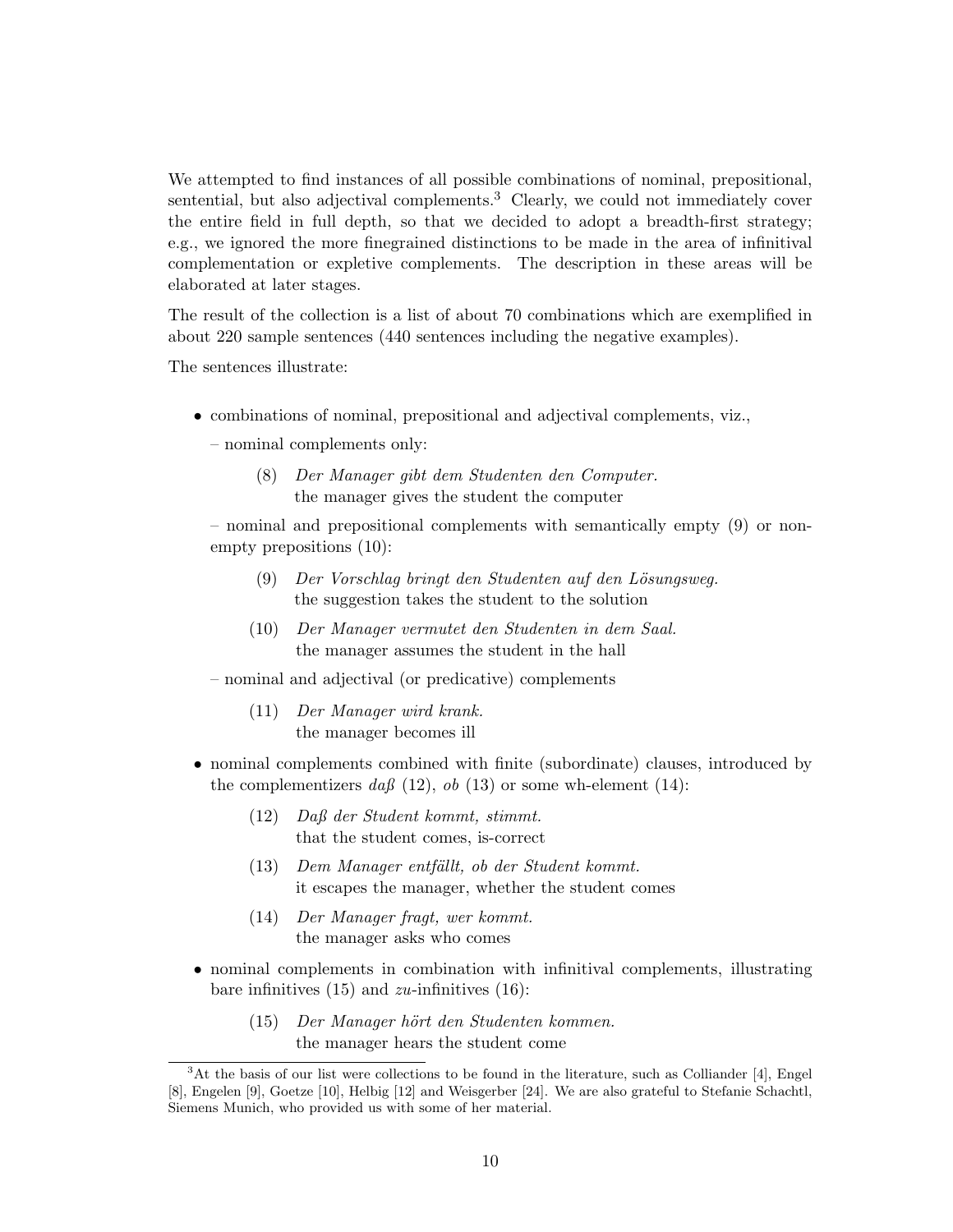- (16) Der Manager behauptet, den Studenten zu kennen. the manager claims to know the student
- examples involving some of the combination above in connection with expletive or correlative prepositional pronouns or expletive es:
	- $(17)$  Der Vorschlag dient dazu, den Plan zu erklären. the proposal serves (to-it) to explain the plan
	- (18) Der Manager achtet darauf, ob der Student kommt. the manager checks (on-it) whether the student comes
	- $(19)$  Der Manager hält es für notwendig, den Vertrag zu kündigen. the manager considers it (for) necessary to cancel the contract

Since we are interested only in verbal government here, we tried to keep as many other parameters as possible carefully under control: as already mentioned, the noun phrases in the sample sentences are built from a limited vocabulary. Almost all noun phrase and prepositional complements have a definite determiner. In the case of prepositional phrases the fusion of preposition and determiner (in dem  $\rightarrow im$ ) is avoided. Since German has relatively free word order, the different complements have to be identified by their case marking in most cases—as a consequence, morphological ambiguities of case (e.g., between feminine or neuter nominative and accusative) were excluded. The matrix and subordinate clauses all have only one verbal head (i.e., they do not have any temporal auxiliary), and the verb's morphological form is the third person, singular, present, indicative active form. The sentences do not contain any additional irrelevant modifiers, adjuncts or particles. The word order of the sample sentences is meant to illustrate the "un-marked" order, although this should not play an important role, since the complements are uniquely case marked, as mentioned.

Every combination of complements is illustrated by at least one example. In addition, each government type is paired with a set of ill-formed sentences, which illustrate three types of errors relevant for verbal government:

- an obligatory complement is missing;
- there is one complement too many;
- one of the complements has the wrong form.

In describing the complement structure of the sentences we chose a vocabulary which is of course not theory neutral, but which at least can be expected to meet common agreement. We tried to avoid theory-specific notions such as *subject* or *direct object*, and identified the complements on the basis of morphological case marking, prepositions, complementizers and/or the morphology of the verb. Obviously, this vocabulary cannot exhaustively characterize the properties of individual complements. For example, with those few verbs which subcategorize for two accusative NPs it is quite unlikely that both NPs behave in the same way with respect to passivization. Similarily, a nominative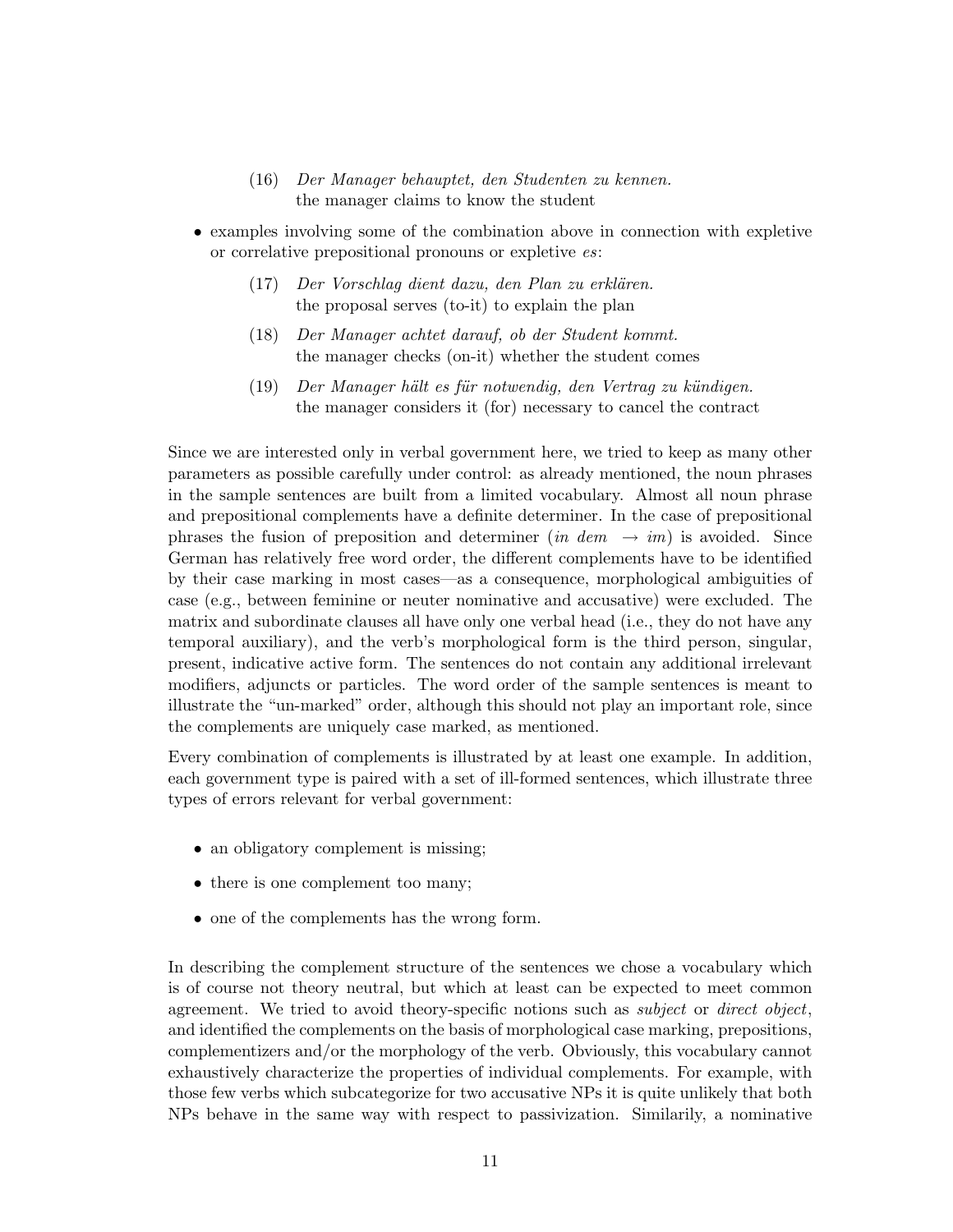complement ("subject") may have different propertives depending on the verb being un-accusative or un-ergative. However, we think that distinctions of this kind should be dealt with seperately in data sets on e.g., passivization, ergativity, etc.

### 3.4 Example 2: Coordination

A second set of test sentences covers data illustrating coordination phenomena such as gapping, right-node-raising and 'left-' and 'right-deletion'. The data are limited to sentential coordination involving NP complements only. Phenomena which so far have not been considered include coordination of adjuncts and nouns, of prepositions and prepositional phrases and 'asymmetrical coordination', i.e. non-clausal coordination of unlike categories.

The basis of the sentence suite were two complex sentences consisting of two simple clauses connected by und. These clauses each contain a main verb and three NP complements (with unambiguous nominative, dative and accusative case). The finite main verb occurs in final (20) or second (21) position:

- $(20)$  Ich glaube, daß der Professor der Sekretärin den Blumenstrauß schenkte, und der Student dem Kommilitonen den Roman verkaufte. (I believe that the professor gave a bunch of flowers to the secretary and [that] the student sold the novel to his colleague.)
- (21) Der Professor schenkte der Sekretärin den Blumenstrauß und der Student verkaufte dem Kommilitonen den Roman.

These two sentences were submitted to systematic variations. On the one hand all possible deletions of constituents in both sentences are exemplified. We ommitted all patently impossible combinations, e.g., sentences where the same grammatical function (e.g., the nominative subject noun phrase) was deleted in both conjuncts. Second, the order of NPs in the second conjunct was systematically permuted. We constrained the permutations to one of the conjuncts in order to avoid a combinatory explosion.

The combination of the variations together with the restrictions led to a total number of 530 grammatical and ungrammatical sample sentences. Due to the systematic deletion and order permutations we not only automatically cover all possible cases of specific forms of coordination, such as gapping, right node raising etc., but also some interesting variations of coordination where two internally dissimilar clauses or partial clauses are coordinated.

The ungrammatical sentences cover interesting generalizations (such as the prohibition of finite verb gapping in the first conjunct in verb-second clauses in contrast to verbfinal clauses), and they also allow one to test a more extreme 'misbehaviour' of systems. Sentence (22) for example contains four constituents, namely NPs in nominative, dative and accusative form plus a finite main verb, which together would make up a complete clause but are clearly insufficient for a coordinate clause.

(22) \*Ich glaube, daß einen Blumenstrauß schenkte, und der Student dem Kommilitonen.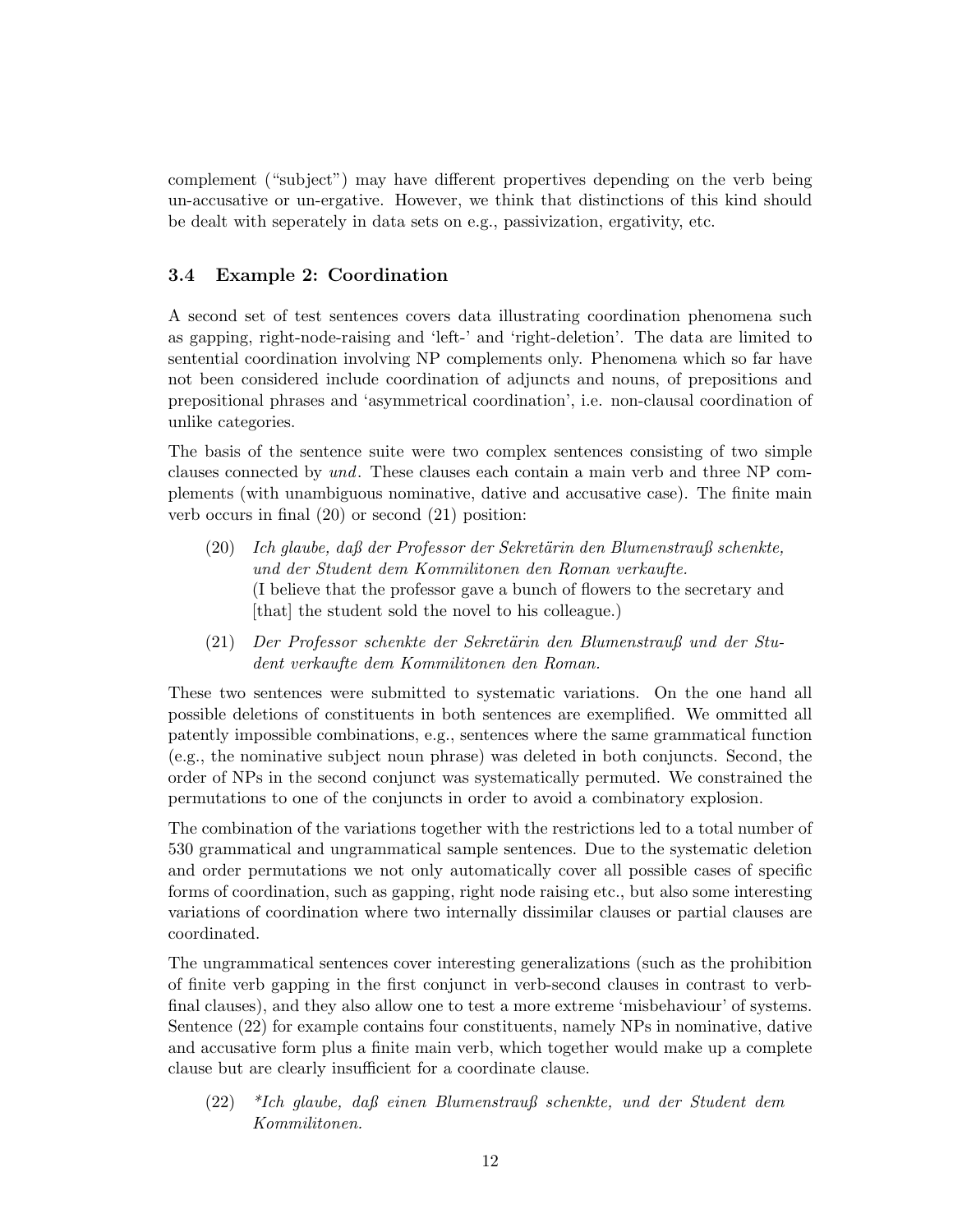A simplistic system which indiscriminately reconstructed in each conjunct constituents which are to be found in other conjuncts might easily accept this sentence as well-formed.

### 3.5 Database

The material is organized in a relational database, such that queries can ask either for a description or classification of a sentence or for sentences matching combinations of descriptive parameters.

### 3.5.1 Abstract Data Model

The purpose of the database is to maintain and allow access to data concerning syntactic material, which may cover several areas. Our goal in developing the database was to (i) provide a concise organization of syntactic data, (ii) ease access to syntactic information, (iii) maintain consistency, (iv) allow variable logical views of data, (v) allow an efficient extension of the syntactic material to treat further areas.

In this section we will present the conceptual schema of the database, without giving details on the implementation. We rather present the database from a conceptual point of view. Figure 1 represents the Entity Relationship (ER) schema diagram of the database. Its current content (syntactic material) treats—enumerating in the order of their development—verbal government, coordination and fixed verbal structures  $(Funktionsverbgefüge or FVG)$ . i.e., semi-idiomatic constructions with a semantically almost void verbal head and some more or less fixed nominal, prepositional or adjectival complement.

According to the Entity-Relationship (ER) terminology, we can identify entity types (CATEGORY, SENTENCE, VERBAL-GOVERNMENT, COORDINATION, FVS), relationship types (S-CATEGORY, S-VERBAL-GOVERNMENT, S-COORDINATION, S-FVS) and attributes for each relation. From a mathematical point of view both entity and relationship types are relations.

The major relation in the database is the entity type SENTENCE. A tuple of SEN-TENCE contains (i) an identifier s-id for tuple which is unique within the relation (primary key), (ii) a sentence that exemplifies the given properties s-example (according to the underlying area of application), (iii) the sentence length s-length (can be computed by some triggers), (iv) a specification of the wellformedness of the sentence example  $\mathbf{wf}$ ,  $(v)$  an error-code for ill-formed sentences **error-code**, and  $(vi)$  additional comment s-comment.

The CATEGORY relation may contain any category specification, e.g., 'np'. Its participation in the S-CATEGORY relation is partial. A tuple of S-CATEGORY specifies the position and lexical form of a given category in a given sentence. A category may occur in several sentences and a sentence may contain several categories (m:n relationship).

A new application area is recorded in the database by defining one or more new entity types whose attributes and values depend on the underlying syntactic phenomenon.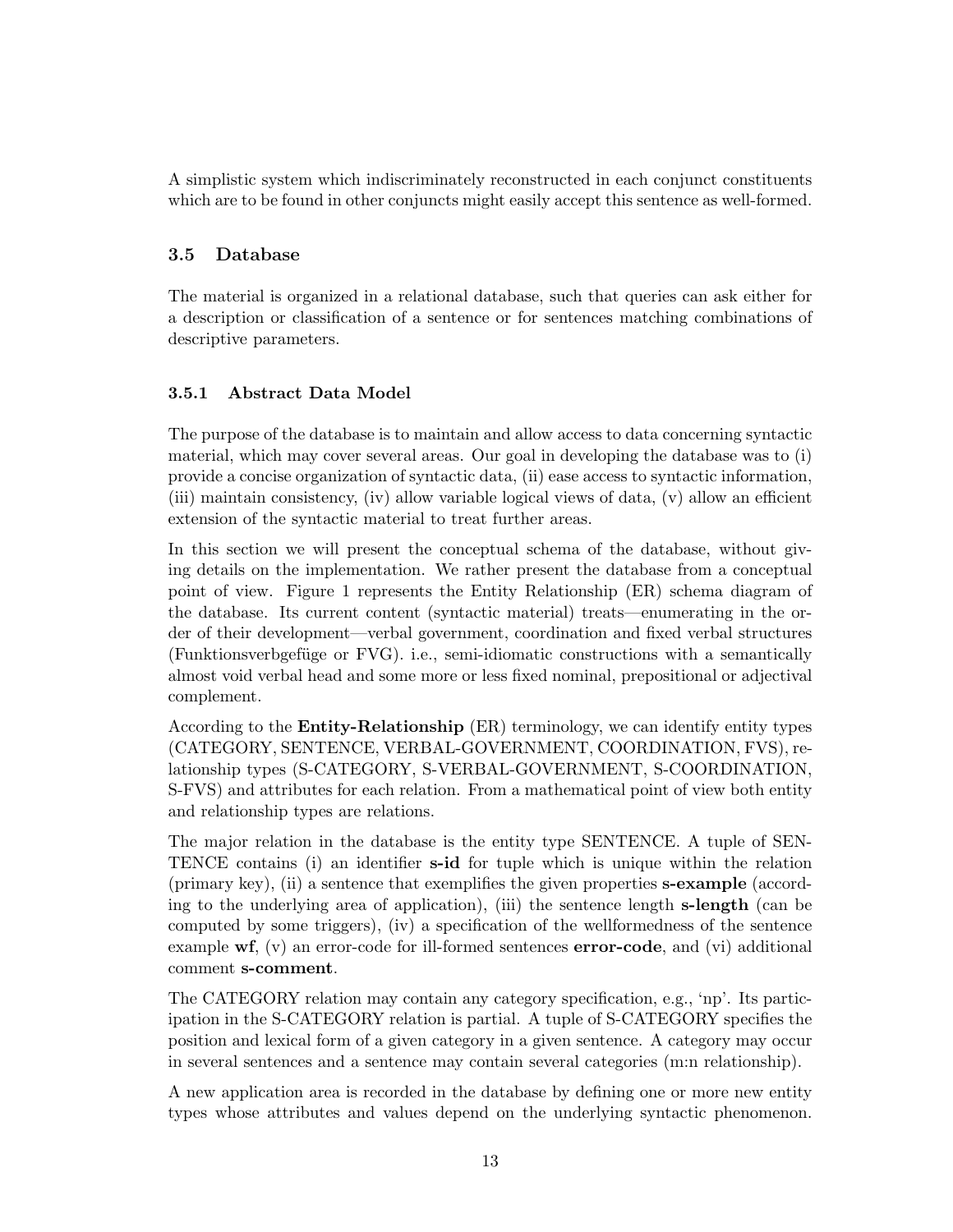The specification of a new entity type is primarily based on linguistic properties. In accordance with this specification new sentences (tuples) that exemplify the underlying syntactic phenomenon will then be inserted into the SENTENCE relation. Finally, a new relationship type with the participants SENTENCE and the new entity type must be defined to relate each sentence to the syntactical phenomenon it describes.

The following example shows database entries for sentence (23).

(23) Der Manager hindert den Studenten daran, den Plan zu erklären.

**SENTENCE** s-id s-example s-length wf error-code s-comment  $1210 \t(23) \t10 \t11$  -

#### **CATEGORY**

| cat-desc | comment            |
|----------|--------------------|
| cor      | correlate          |
| inf-comp | zu-infinitive      |
| f-verb   | finite matrix verb |
| np       | nominal phrase     |

#### S-CATEGORY

| s-id | $\mathop{\text{cat-desc}}$ | pos-from pos-to |    | substring             |
|------|----------------------------|-----------------|----|-----------------------|
| 1210 | cor                        |                 |    | daran                 |
| 1210 | f-verb                     | 5               | 5  | hindert               |
| 1210 | np                         |                 | 2  | Der Manager           |
| 1210 | np                         |                 | 5  | den Studenten         |
| 1210 | np                         |                 | 8  | den Plan              |
| 1210 | inf-comp                   |                 | 10 | den Plan zu erklären. |
|      |                            |                 |    |                       |

Splitting the position attribute into pos-from and pos-to makes the trigger-based generation of the corresponding substrings possible and facilitates a concistency check (e.g., pos-from must be a positive integer number equal or less than pos-to, which is also a natural number; pos-to must be equal or greater than pos-from and equal or less than the sentence length s-length.). The query language allows the use of the attribute cat-position to get the position of a category in a sentence, i.e., a combination of pos-from and pos-to.

The following example illustrates the database entry for sentence (24), representing an instance from the domain of coordination:

(24) \* Der Professor schenkte den Blumenstrauß und dem Kommilitonen der Student den Roman.

#### COORDINATION

|  |  | coord-id coord-desc |  | s-cat n1 v1 d1 a1                                                                                                      |  |  |
|--|--|---------------------|--|------------------------------------------------------------------------------------------------------------------------|--|--|
|  |  |                     |  | $3081$ N1_V1_A1_D2_N2_A2 V-second 0 0 2 0                                                                              |  |  |
|  |  |                     |  |                                                                                                                        |  |  |
|  |  |                     |  | n <sup>2</sup> v <sup>2</sup> d <sup>2</sup> a <sup>2</sup> n <sub>d</sub> n <sub>a</sub> d <sub>a</sub> coord-comment |  |  |
|  |  | 1 2 1 0 0 1 1 null  |  |                                                                                                                        |  |  |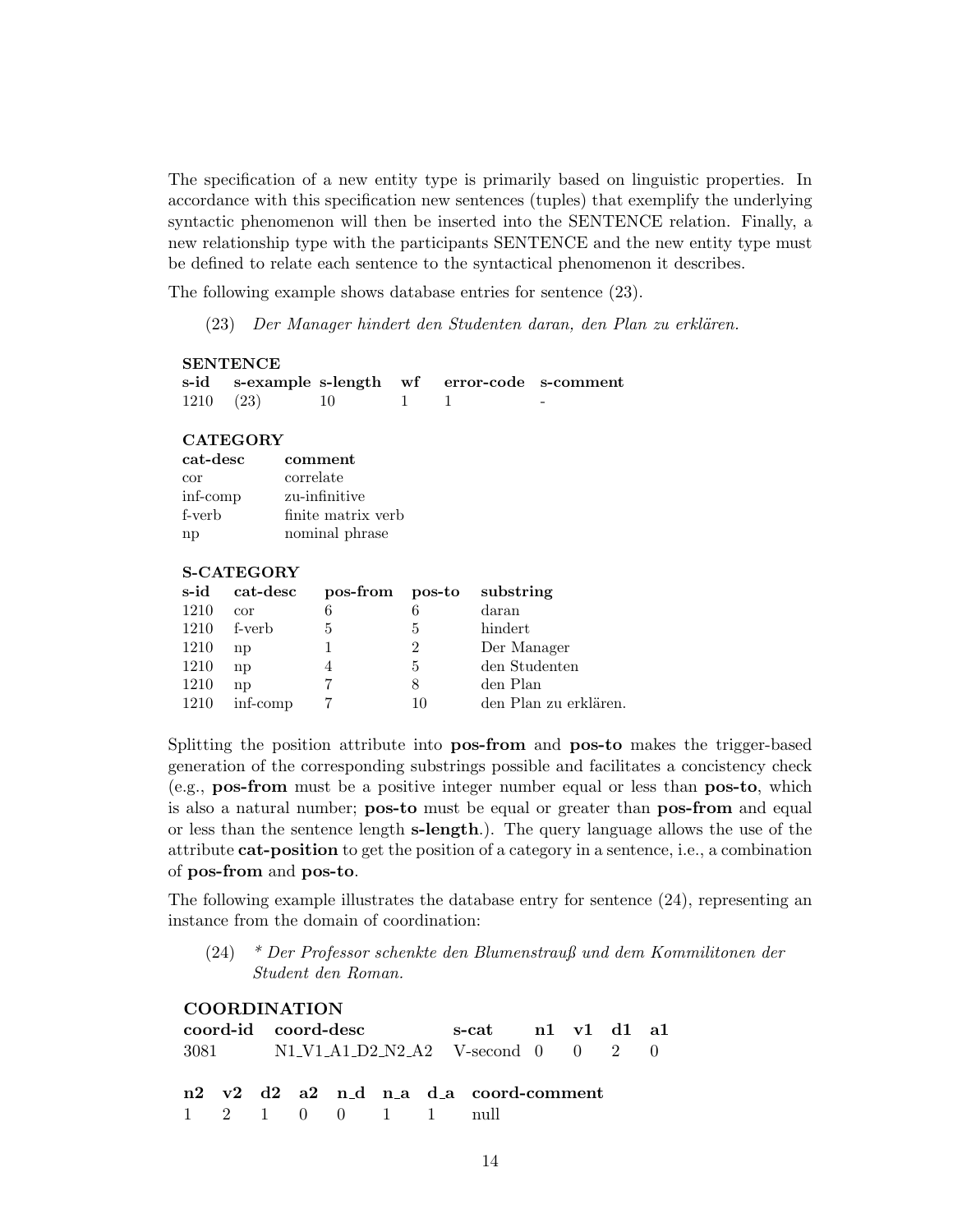where **coord-id** encodes the identifier for the example; **coord-desc** gives a description in the form of a linear encoding of the overtly realized constituents; s-cat encodes the sentence type (V-first or V-second);  $n1, v1, ...$  n2 encode presence (0), absence (2) or permutation (1) of the nominative NP, the verb, etc. in the first or second conjunct;  $n_d$  d  $0/1$  etc. encodes whether the nominative NP precedes the dative NP in the second conjunct etc.; coord-comment finally gives some informal information, mainly on what kind of phenomenon is exemplified by the sentence.

#### 3.5.2 Database System

The database is administered in the programming language awk. Some of the reasons which speak in favor of **awk** are:

- awk is in the public domain running under UNIX and should run in other environments; in particular, it runs on MS-DOS.
- Its ability to handle strings of characters as conveniently as most languages handle numbers makes it for our purposes more suitable than standard relational database systems; i.e., more powerful data validation, increasing availability of information with a minimal number of relations and attributes.

Compared to standard databases awk has a restricted area of application and does not provide fast access methods to information, but it is a good language for developing a simple relational database where character strings are involved. Additional resources and tools like a report generator and query languages were easily implemented. The database includes a reduced sql-like query language. We use the database entries of the examples given above to ask the following queries:

1. retrieve all sentences including a correlate, an accusative np and a zu–infinitive.

query: retrieve s-id, s-example where match(comp-desc, cor) and match(comp-desc, acc) and match(comp-desc, zu-inf)

- result: 1210 Der Manager hindert den Studenten daran, den Plan zu erklaeren.
	- 1211 Der Vorschlag bringt den Studenten darauf, den Vortrag zu ueberarbeiten.

2. retrieve the position and the lexical form of all NPs of sentence 1210.

query: retrieve cat-desc, position, substring where  $s$ -id = 1210 and cat-desc = "np" result: np 1 2 der Manager np 4 5 den Studenten np 7 8 den Plan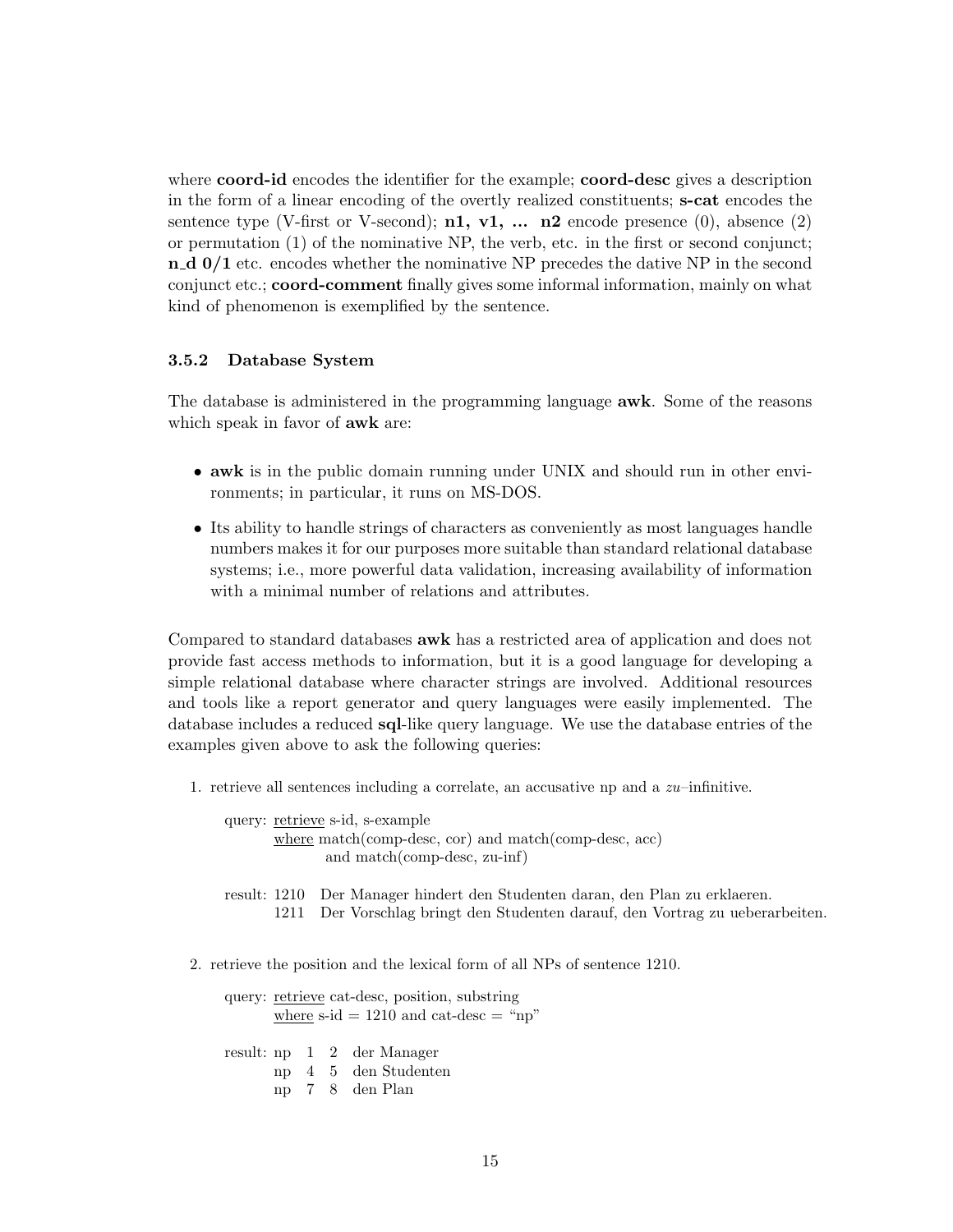3. retrieve all sentences featuring correct gapping (i.e., deletion of the main verb and one or more NPs) in the second conjunct

query: retrieve s-id s-example coord-desc where wf=1 and v2=2 and  $(n2=2 \text{ or } d2=2 \text{ or } a2=2)$ result: 3025 der professor schenkte der sekretaerin den blumenstrauss und dem studenten den roman. N1\_V1\_D1\_A1\_D2\_A2 (This result is obtained together with 17 other sentences)

The query language has been developed under SunOS using the utilities lex and yacc. lex is a lexical analyzer generator designed for processing of character input streams. yacc, a LALR(1) parser generator, is an ancronym for Yet Another Compiler Compiler. It provides a general tool for describing an input language to a computer programm.

### 3.5.3 Auxiliary Materials

The database of syntactic material is accompanied by a few auxiliary development tools. First, in order to support further development of the catalogue and database, it is possible to obtain a list of words used (so that we minimize vocabulary size); we will also provide a list of differentiating concepts (so that categorization names may be accessed easily). Second, documentation is available on each of the areas of syntactic coverage included. This is to cover (minimally) the delimitation of the area of coverage, the scheme of categorization, and the sources used to compile the catalogue.

Third, a small amount of auxiliary code may be supplied to support development of interfaces to parsers. This need not do more than dispatch sentences to the parser, and check for the correctness of results. DiTo currently supports this only by writing sentences to a specified file.

# 4 Comparison to Other Work

Batori and Volk [2] suggest that test suites be seen as a type of corpus particularly well suited for the systematic testing of computational linguistics work. We find this view congenial, and in particular see no contradiction in using both test suites and corpora of naturally occurring data.

Ours appears to be the first attempt to construct a general diagnostic facility for German syntax, even if virtually every natural language processing group working on German has a small suite of sentences used for internal monitoring and debugging. (Cf. Volk and Ridder [22] for an interesting example.)

There have been several related efforts concerned with English syntax. Guida and Mauri [11] report on attempts to evaluate *system* performance for natural language processing systems  $(n.b., not merely syntax)$  in which they attempt to finesse the issue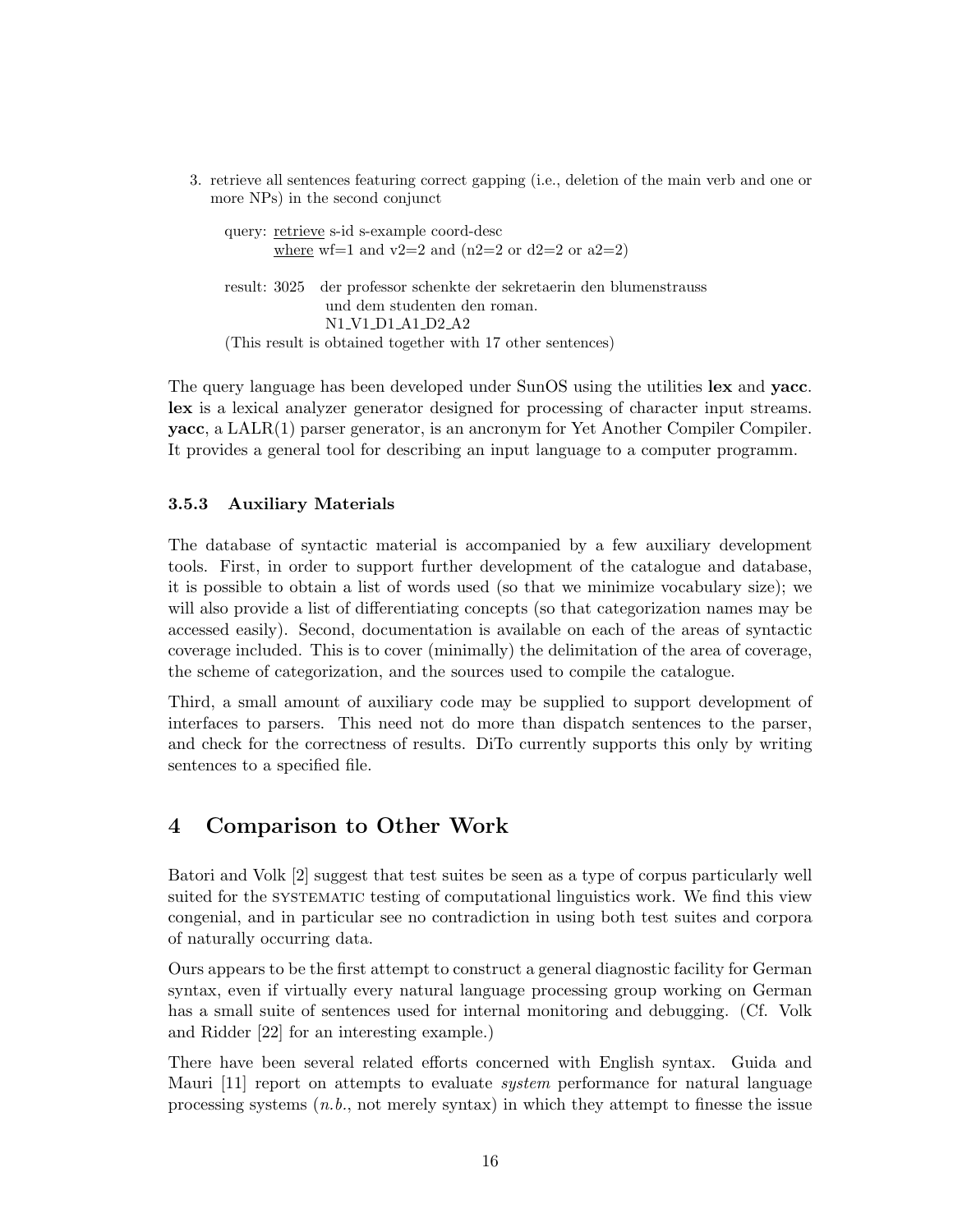of correctness (which we argue to be central) by measuring user satisfaction. We have attempted to address the issue of syntactic correctness head-on.

Hewlett-Packard Laboratories compiled a test suite of approximately 1, 500 sentences which it distributed at the *Public Forum on Evaluating Natural Language Systems* at the 1987 Meeting of the Assocation for Computational Linguistics, cf. Flickinger [7]. That effort differed from the present one in that it tried to evaluate semantics and pragmatics, as well as syntax, and in that it consisted essentially of sentences without annotated properties. The sentences were not organized into a database.

Read et al. [19] advocate a "sourcebook" approach, in which fewer examples are submitted to much closer scrutiny. The closer scrutiny does not seem subject to automation, at least at present. Furthermore, their emphasis is on evaluating systems for natural language understanding, and the primary focus seems to be on domain modeling, conceptual analysis and inferential capabilities, not syntax. It is similar to the HP approach (and to ours) in employing primarily constructed examples, rather than naturally occurring ones.

The Natural Language group at Bolt, Beranek, and Newman Systems and Technologies Corporation circulated a corpus of approximately 3, 200 sample database queries formulated in English at the 1989 DARPA Workshop on Evaluating Natural Language, cf. Palmer and Finin [18]. The emphasis here, too, was on system (natural language understanding) performance, rather than specializations, but most of their examples seem to come from actual trial use of a natural language interface program, which gives their work added value.

The University of Pennsylvania's "Treebank" project (similar to a project of the same name at the University of Lancaster sponsored by IBM) has begun an effort to annotate naturally occurring text and speech, and to organize the annotations into a "Treebank". The annotations are phonetic, syntactic, semantic and pragmatic, and the intended scope is monumental. Since they wish to gather representative and varied data, they hope to collect and annotate approximately  $10^8$  words. It was the consensus of the DARPA panel (discussed in Palmer and Finin [18]) that the Treebank proposal be pursued as the most promising for syntactic evaluation. Our proposal differs only in using constructed data.

The Data Collection Initiative of the Association for Computational Linguistics (ACL / DCI) is a loosely organized confederation of efforts concerned with the classification and annotation of various sorts of texts (cf. Liberman [15]). Our work will be made available to this group.

Finally, Black et al. [3] propose an evaluation scheme which mixes some elements of corpus-based and suite-based approaches. They take example sentences from the Brown Corpus (of English prose) which are hand-annotated with simple constituent structure markings much like those we use. They then input the sentences to various parsers and compare the labeled bracketings obtained with those from the hand annotations, showing how one can develop a measure of deviation for less than perfect results. They do not address the problems of relative importance of constructions or that of competing readings.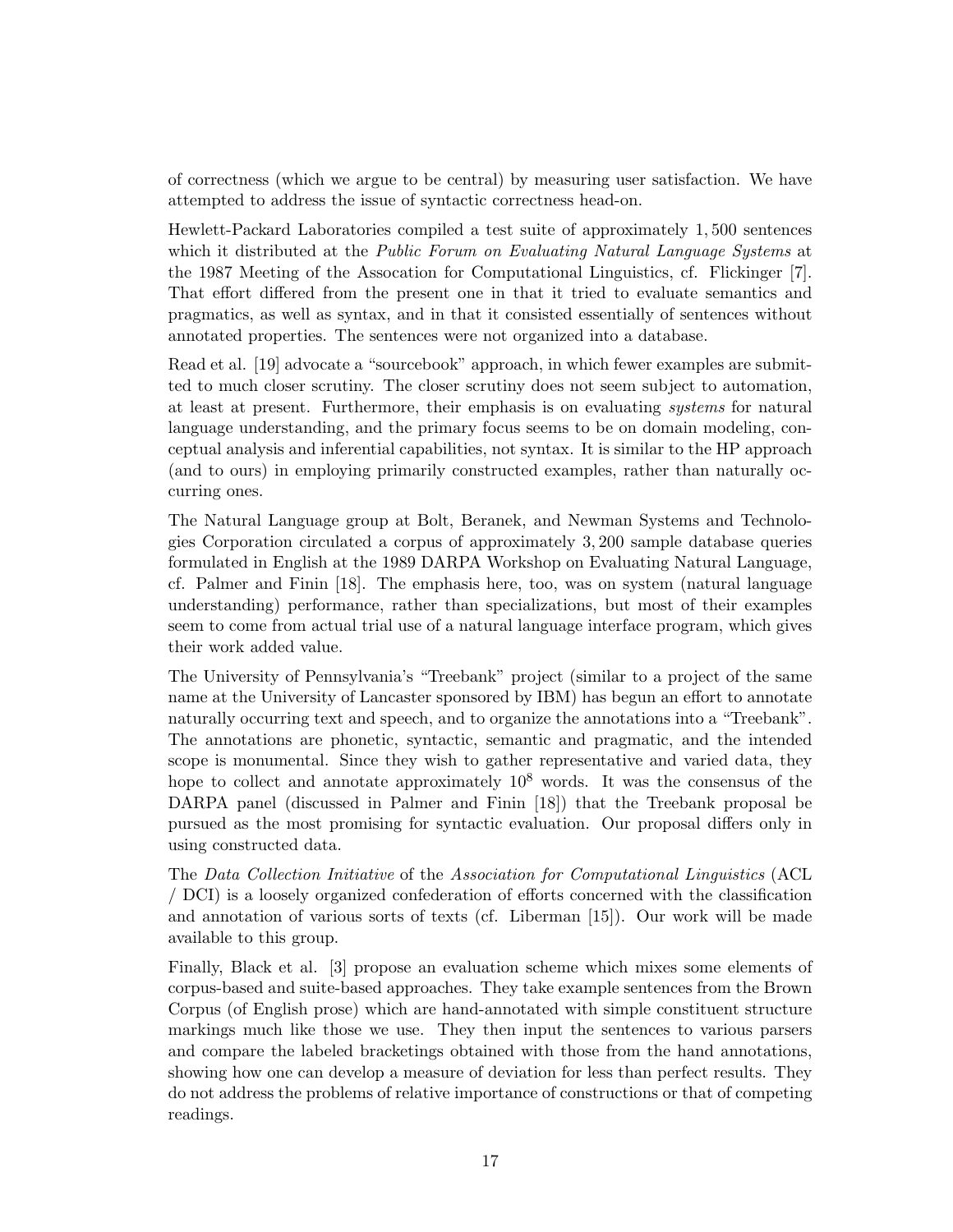## 5 Current State, Future Plans

#### 5.1 Emerging Issues in Suite-Based Diagnostics

Perhaps the most difficult issue in suite-based diagnostics and evaluation is that of accommodating unintended readings. Try as one will, it seems impossible to construct large numbers of sentences which do not include at least some arguably ambiguous examples. But then sentences appear in the test suite with a single marking of constituent structure when more than one is possible, and others appear with the '\*' of unacceptability, when they would be acceptable under an unlikely interpretation. An example may clarify the difficulty. One grammar we developed assigned (as a first analysis) to the sentence below the bracketing it appears with (the bracketing for the intended reading is as one would expect in English, which is shown):

| (25) | Schmidt $((\text{ist } (\text{in } \text{dem}))$ Haus) |  |            |         |
|------|--------------------------------------------------------|--|------------|---------|
|      | Schmidt (is                                            |  | $(in$ (the | house)) |

But the unintended bracketing comes about when the parser allows that the determiner dem appear anaphorically (In dem [Auto] fahren wir! 'In that [car] we drive'), and further allows that the copula appear with a bare  $\bar{N}$ , which is common enough in German (Sie ist Ingineurin 'She is [an] engineer'). The copula plus  $\tilde{N}$  construction is limited to a class of nouns (potentially) denoting classes of humans (professions, nationalities, etc.), but this is arguably semantic information. In other words, the parser understood the sentences as syntactically analogous to the following:

| (26) Arbeitet Schmidt bei dem Projekt? |  |  |  |                                   |  |  |
|----------------------------------------|--|--|--|-----------------------------------|--|--|
|                                        |  |  |  | Schmidt ((ist (bei dem)) Manager) |  |  |
|                                        |  |  |  | Schmidt is with that manager      |  |  |

We do not think that mere cleverness in constructing examples can totally eliminate this kind of ambiguity, even if we can try to minimize it. But the ambiguity infects the use of suites (and annotated corpora) in at least two ways: first, the possibility of ambiguity implies that it can only be reasonable to ask of a well-formed example whether a parse with the given syntactic annotations is provided, but not whether no other is; and second and more seriously, it calls into question the marking of sentences as unacceptable (with '∗'),<sup>4</sup> since it means that the only import of '∗' we can vouch for is that the string is unacceptable without special context. We conclude from this circumstance that test suites should not be employed—either for diagnostics or evaluation—without submitting the results to an analysis of errors.

A second difficulty we have alluded to above (Sec. 2.3), and that is the step from diagnosis to evaluation, since this inevitably involves some relative weighting of the data. We have no brief in this matter, but the example of the speech community is again instructive, where they have allowed frequency to determine relative weighting.

<sup>&</sup>lt;sup>4</sup>And indeed, the experience of at least some who have used the HP test suite has been that sentences are too liberally marked as '∗'. This was noted by Daniel D.K. Sleator and Davy Temperley, who employed the suite at Carnegie Mellon. Cf. [21].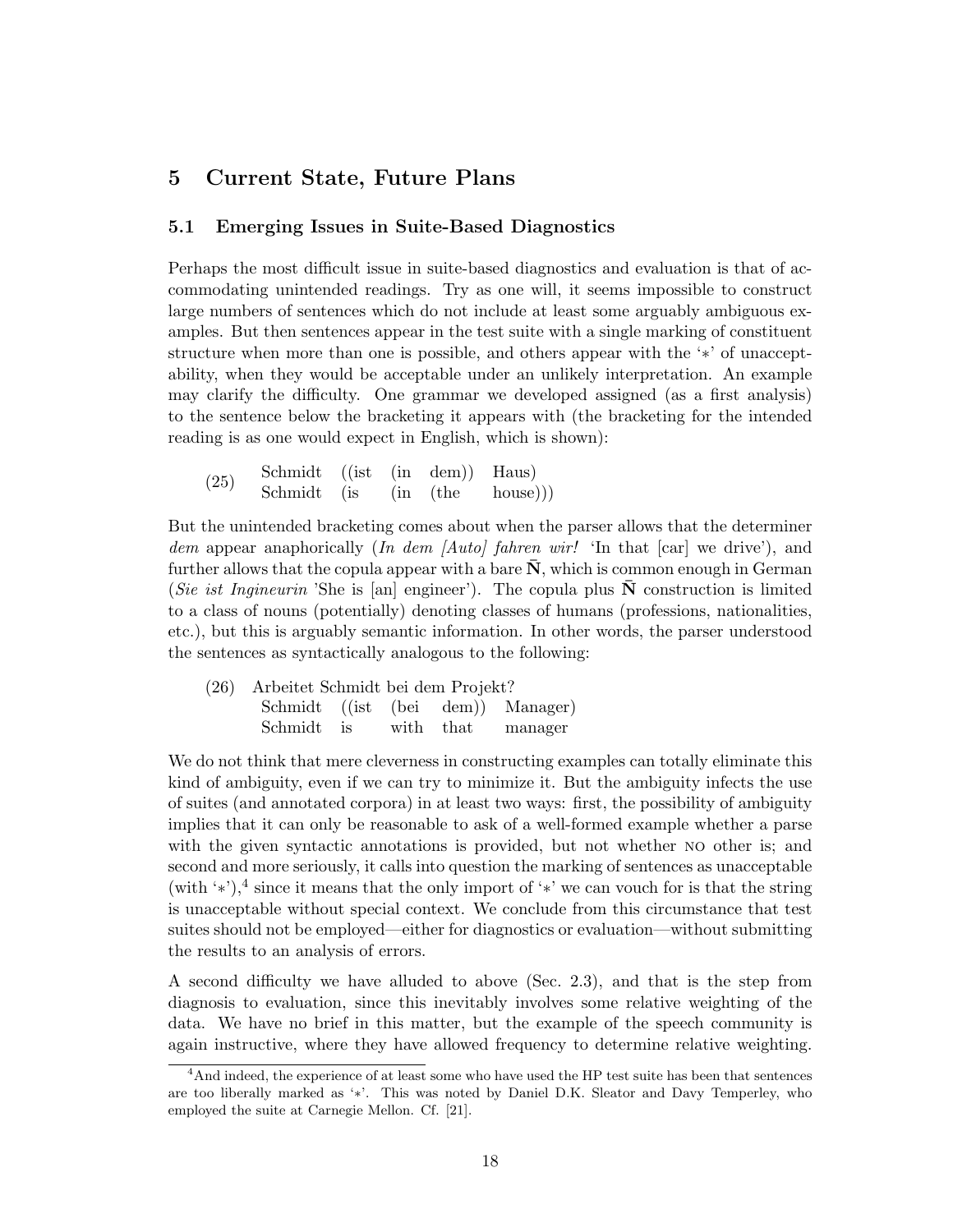The evaluation data for speech are collected in a way that guarantees representativeness, and no further effort is made to determine the relative importance of phenomena.

### 5.2 Eventual Range of Syntax Catalogue

As mentioned, we regard our work only as a starting point which has to be complemented by contributions from other groups and individual experts. As to extensions of the database, one of the strongest criterion on including a suite of data covering a phenomenon will be whether the data can be described in a uniform and uncontroversial manner. This will a priori limit the possible range mainly to phenomena for which we have morpho-syntactic clues in the widest sense. This does not mean of course that the level of morpho-syntax will have to be considered the appropriate level of explanation for a phenomenon.

Consider the example of control in non-finite structures. Whether this phenomenon is to be treated on the level of semantics, on the level of syntax or a mixture of the two, is a question which is very much open to discussion. However, whatever the theory and the explanation of that phenomenon is, it will have to account for the grammaticality and ungrammaticality of the morpho-syntactic agreement relations between some constituent of the matrix clause and the reflexive pronoun in the infinitive:

- (27) Ich behaupte,  $mich$  /\*dich/\*sich zu freuen (I claim to enjoy myself/\*yourself/\*himself)
- (28) Er forderte mich auf, mich/\*dich/\*sich zu freuen (He asked me to enjoy myself/\*yourself/\*himself)

Thus, the following list, which we intend to be suggestive rather than definitive, can only give a rough idea of what aspects of German syntax could be considered important to be covered by a system. The list should be read under the above-mentioned restriction that not all aspects of these phenomena, but only the surface-oriented aspects should and could be treated in a syntactically oriented test suite:

Syntax of the simple clause, including verbal government and genera verbi (passive, etc.), negation, word order, and adverbial modification. Verb phrase complementation including argument sharing or inheritance (auf Hans ist er stolz), clause union, extraposition, modal and auxiliary verbs. Verbal complex, fixed verbal structures (Funktionsverbgefüge), separable prefix verbs, idioms and special constructions.

Noun phrase syntax, including determiner and numeral (and measure) system, relative clauses of various sorts (including preposed participial phrases), pre- and postnominal adjectival modification, noun phrase coordination, and plurals. Pronominal system and anaphora.

Prepositons and postpositions, cliticization, particles (e.g., als, ja, je, denn).

Questions, including long-distance (multi-clause) dependence. Imperative and subjunctive moods. Adjectival and nominal government, modification, and specification. Equative, comparative, and superlative constructions. Coordination and ellipsis.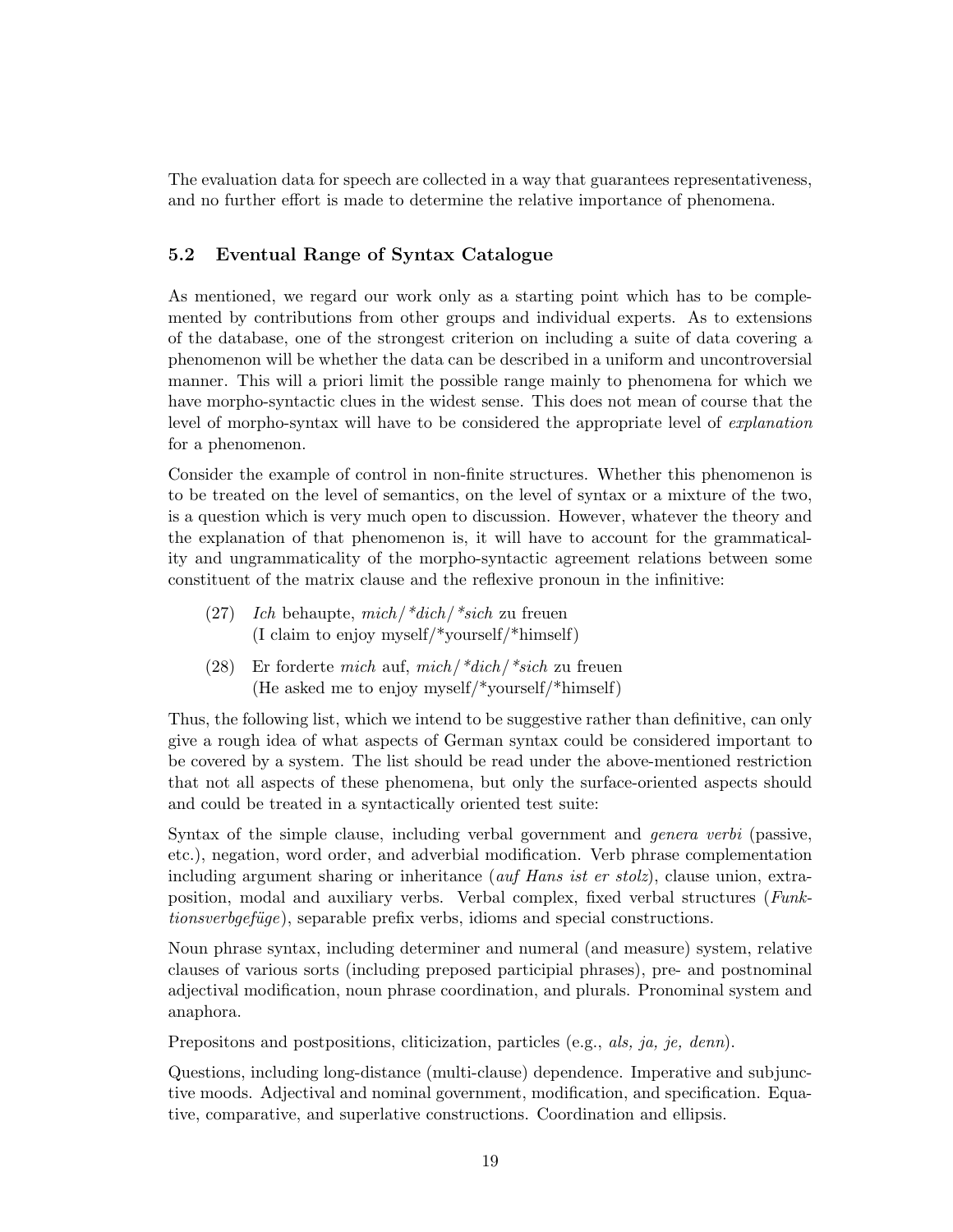#### 5.3 Collaborations

We have contacted research groups in NLP and machine translation in the interest of exchanging specialized (and annotated) data sets in exchange for the rest of the database. Several groups are now involved in active cooperation: Institut für angewandte Informationswissenschaft (IAI), Saarbrücken, Institut für Computerlinguistik at the University of Koblenz (ICL-Koblenz), and the Gesellschaft für Mathematik und Datenverarbeitung (GMD), Darmstadt.

Brigitte Krenn [14] at the IAI has compiled data on the structure of semi-idiomatic verbal constructions ( $Funktionsverbqefüqe$ ); Martin Volk [23] at Koblenz has developed a test suite of relative clauses, and Renate Henschel and Elke Teich at the GMD have proposed a data collection and annotation effort on the syntax of modal and auxiliary verbs.

A diagnostic and evaluation tool of this sort ought to be commonly developed, used and maintained. Diagnosis improves in quality and general acceptance as further groups become involved, which in turn enables an increase in the quality and comparability of systems—the more so as the tool itself improves from common use. We invite further interested groups to contact us about collaborations.

# References

- [1] Alfred V. Aho, Brian W. Kernighan and Peter J. Weinberger: The awk programming language. Wokingham et al., Addison Wesley, 1988
- [2] István Batori and Martin Volk: Das Verhältnis von natürlichsprachlichen Korpora zu systematischen Sammlungen konstruierter Texte. Workshop presentation, Repräsentatives Korpus der deutschen Gegenwartssprache, 15-16.Oct.1992. to appear in a report of the *Institut für Kommunikationsforschung und Phonetik*, Bonn.
- [3] E. Black et al.: A Procedure for Quantitatively Comparing the Syntactic Coverage of English Grammars. Proceedings of the February 1991 Speech and Natural Language Workshop. Morgan Kaufmann: San Mateo, California, 1991
- [4] Peter Colliander: Das Korrelat und die obligatorische Extraposition. Kopenhagener Beiträge zur Germanistischen Linguistik. Sonderband 2. Kopenhagen, 1983.
- [5] P. Chen: The entity-relationship model. Toward a unified view of data. ACM Transactions on Database Systems. No. 1, 1976.
- [6] Abdel Kader Diagne: DiTo A Diagnostic Tool for German Syntax. Data Base and User's Manual. DFKI Technical Document D-92-05, DFKI, Saarbrücken 1992.
- [7] Daniel Flickinger, John Nerbonne, Ivan Sag, and Thomas Wasow: Towards evaluation of natural language processing systems. Technical report, Hewlett-Packard Laboratories, 1987.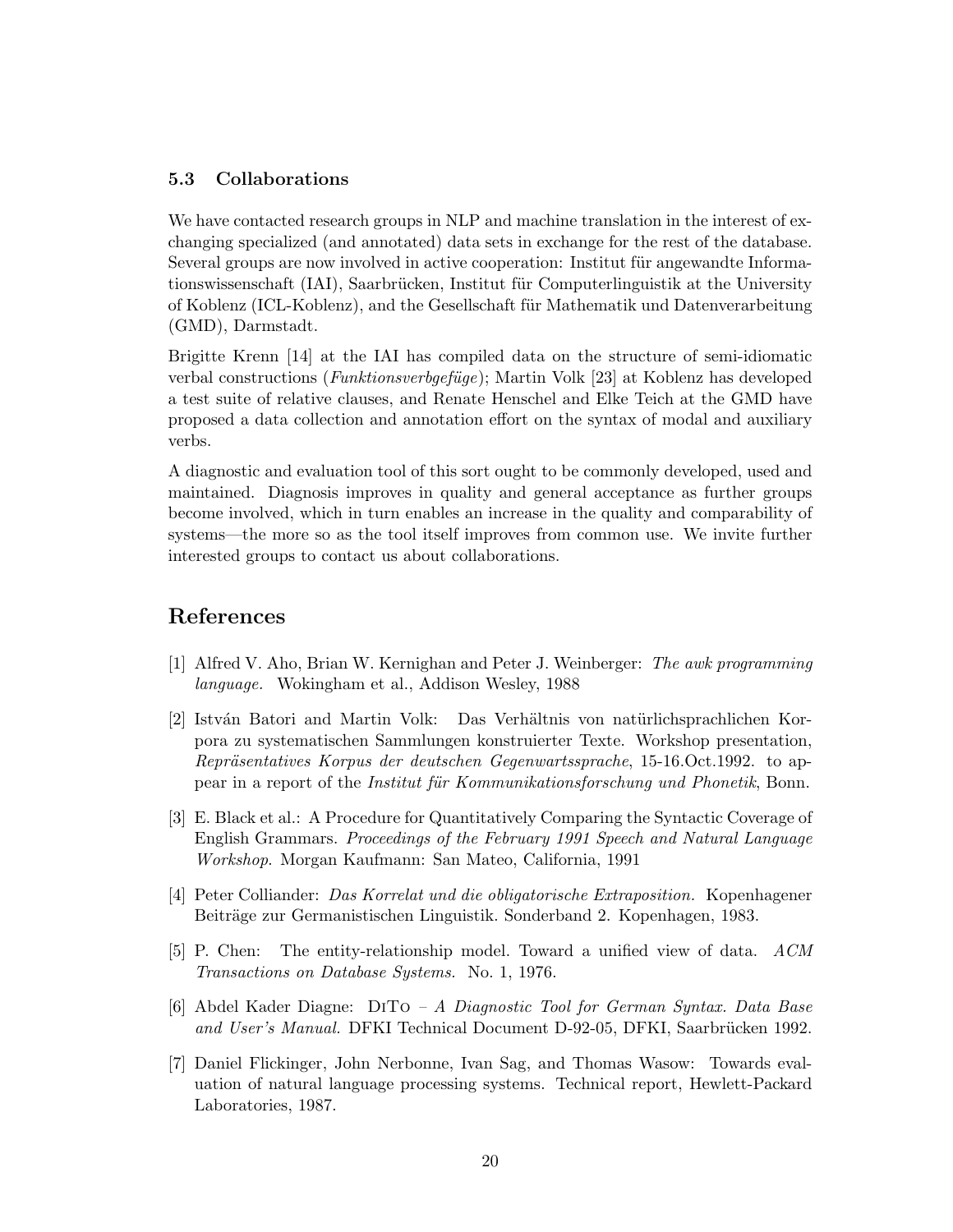- [8] Ulrich Engel: Die deutschen Satzbaupläne. In Wirkendes Wort 20, pages 361–392, 1970.
- [9] Bernhard Engelen: Untersuchungen zu Satzbauplan und Wortfeld in der geschriebenen deutschen Sprache der Gegenwart. Reihe I 3.3 Verblisten. München, 1975.
- [10] Lutz Götze: *Valenzstrukturen deutscher Verben und Adjektive*. München, 1979.
- [11] Giovanni Guida and Giancarlo Mauri: Evaluation of natural language processing systems: Issues and approaches. *Proceedings of the IEEE*, 74(7):1026–1035, 1986.
- [12] Gerhard Helbig: Wörterbuch zur Valenz und Distribution deutscher Verben. Leipzig, 5th ed., 1980.
- [13] Judith Klein and Ludwig Dickmann: Daten–Dokumentation: Verbrektion und Koordination. DFKI Technical Document D-92-04, DFKI, Saarbrücken 1992.
- [14] Brigitte Krenn: Funktionsverbgefüge: Eine Datenbeschreibung unpub. Documentation, Institut für angewandte Informationsforschung, Saarbrücken.
- [15] Mark Liberman: Text on Tap: the ACL/DCI. In Proceedings of the October 1989 Speech and Natural Language Workshop. Morgan Kaufmann: San Mateo, California, 1989, pp.173-188.
- [16] Judith Klein, Ludwig Dickmann, Abdel Kader Diagne, John Nerbonne, and Klaus Netter: DiTo: Ein Diagnostikwerkzeug für die syntaktische Analyse. In Tagungsband KONVENZ 92. Springer: Berlin, 1992, pp.380-385.
- [17] Dave S. Pallett et al.: DARPA Research Management Benchmark Test Results, June 1990. In Proceedings of the June 1990 Speech and Natural Language Workshop. Morgan Kaufmann: San Mateo, California, 1990, pp.298-305.
- [18] Martha Palmer and Tim Finin: Workshop on the Evaluation of Natural Language Processing Systems. In: Computational Linguistics 16(3), 1990, pp.175-181.
- [19] Walter Read, Alex Quilici, John Reeves, Michael Dyer, and Eva Baker: Evaluating natural language systems: A sourcebook approach. In COLING '88, pages 530–534, 1988.
- [20] Ivan Sag: Linguistic Theory and Natural Language Processing. In Ewan Klein and Frank Veltman, eds. Natural Language and Speech. Symposium Proceedings. Springer-Verlag: Berlin, 1991.
- [21] Daniel D. K. Sleator and Davy Temperley: Parsing English with a Link Grammar. Carnegie Mellon School of Computer Science Technical Report CMU-CS-91-196, October 1991.
- [22] Martin Volk and Hanno Ridder: GTU eine Grammatik Testumgebung mit Testsatzarchiv to appear in: *LDV-Forum* 1.1992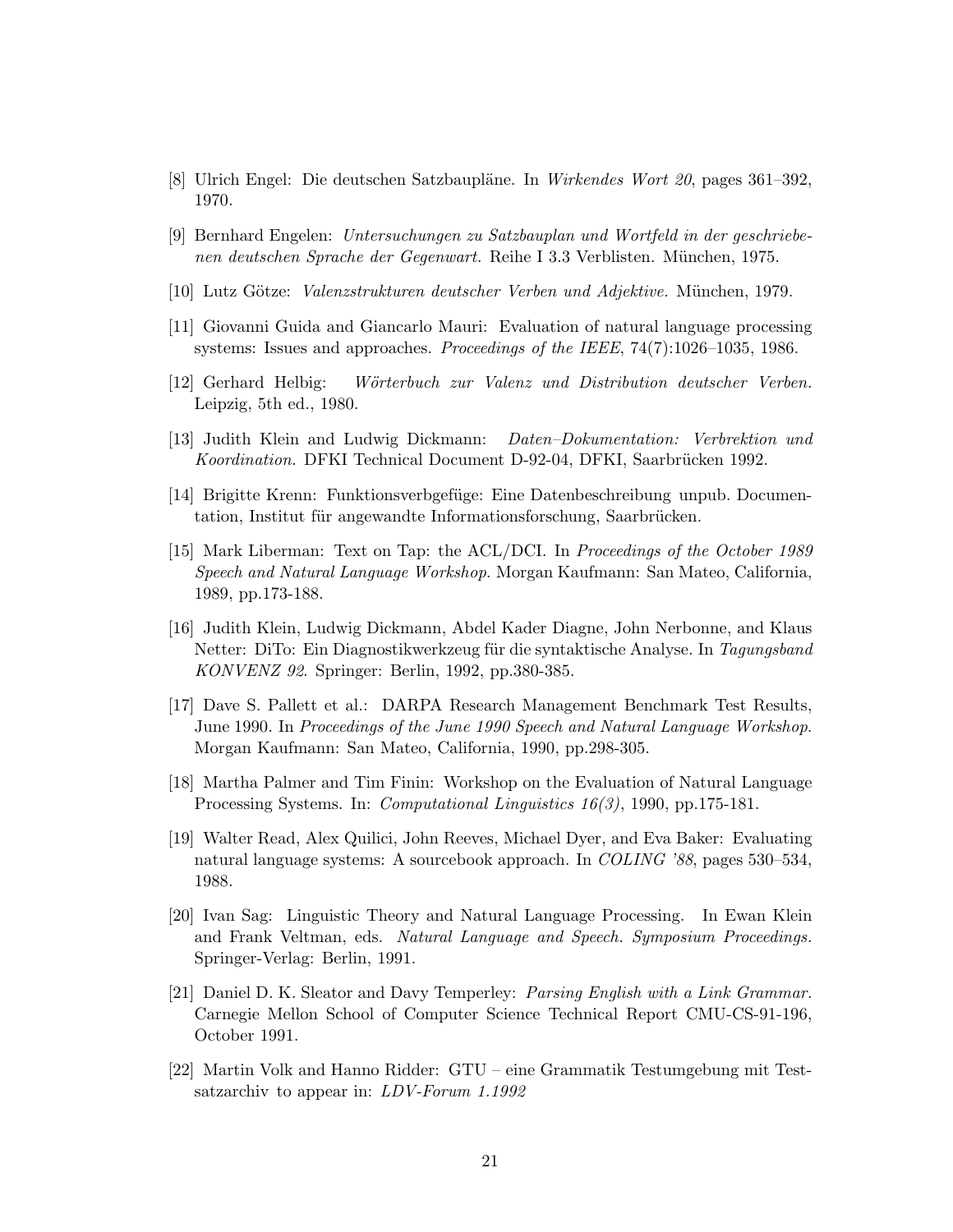- [23] Martin Volk: Kurzbeschreibung der Testsatzsammlung zu den Relativsätzen unpub. Documentation, Universität Koblenz.
- [24] Monika Weisgerber: Valenz und Kongruenzbeziehungen. Frankfurt a. M., 1983.